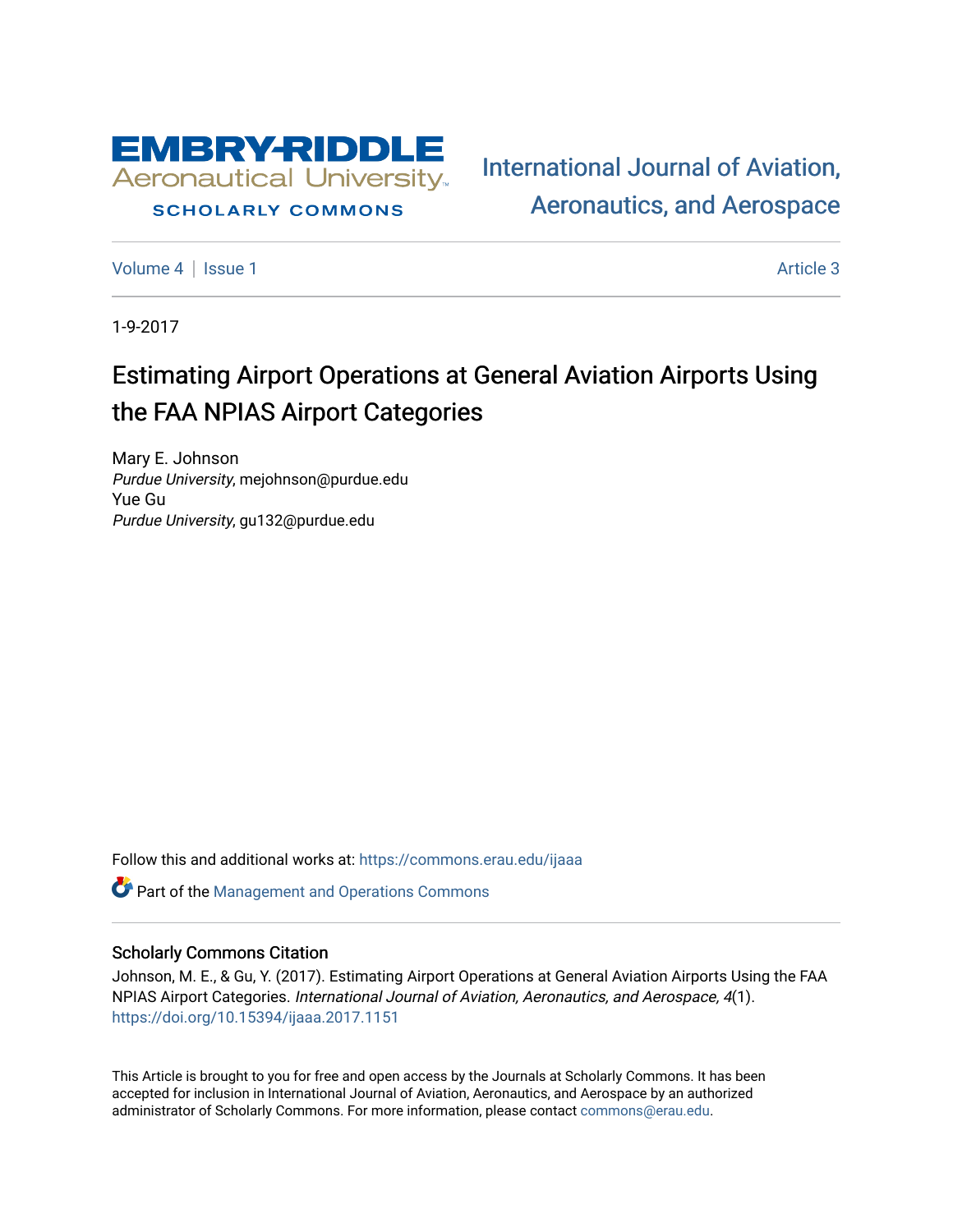The number of annual aircraft operations (take-offs and landings) is a significant concern to airport owners and operators, state and local agencies, and Federal agencies in the United States. This operations data is used when developing airport master planning, conducting airport environmental research, forecasting economic impact, adjusting funding, measuring aviation performance. Operation counts are reported on the FAA Airport Master Record Form 5010 (FAA, 2016). In the United States, there are nearly 20,000 non-towered airports, and approximately 500 towered airports (FAA, 2016). Aircraft operations are counted at towered airports during tower hours. Aircraft operations counts at non-towered airports are estimated based on sample counts or other methods.

To find a reliable method for estimating aircraft operations at non-towered airports, several types of research have been conducted. In general, these methods that are being used can be classified into five types, including (1) asking the airport manager or personnel, (2) counting the aircraft activities year-round, (3) expanding a sample count into annual aircraft operations, (4) computing a ratio of IFR flight plans filed to total operations (IFPTO), and (5) multiplying the number of based aircraft at an airport with a predetermined number of operations per based aircraft (OPBA) (Muia, 2007; Muia & Johnson, 2015). In addition to these five estimating methods, three models for estimating the annual operations (OPS) have been developed using a sample of small airport data. These models have 29 variables (Black and Chimka, 2011), seven variables (Hoekstra, 2000), and eight variables (GRA, 2001) and use data such as the number of based aircraft and geographic location, the population in the surrounding area, and characteristics of surrounding airports. However, no method has been developed can take into account both economy and accuracy from the viewpoint of the airport manager. The OPBA method is attractive to airport managers because it is easy to do using the readily available number of based aircraft at the airport.

In 2012, the FAA published the *General Aviation Airports: A National Asset* and released criteria for categorizing general aviation (GA) airports into four new categories: National, Regional, Local, and Basic. The GA airports include general aviation airports, heliports, and seaplane bases. In 2014, new classification categories were used for 2,939 public-use general aviation airports in the United States and published in the *National Plan of Integrated Airport Systems (NPIAS) 2015-2019 Report* (FAA, 2014). These categories were revised and amended to include another category called 'unclassified' to describe airports that are in the *NPIAS* but do not fit into the four other categories (FAA, 2014). These *NPIAS*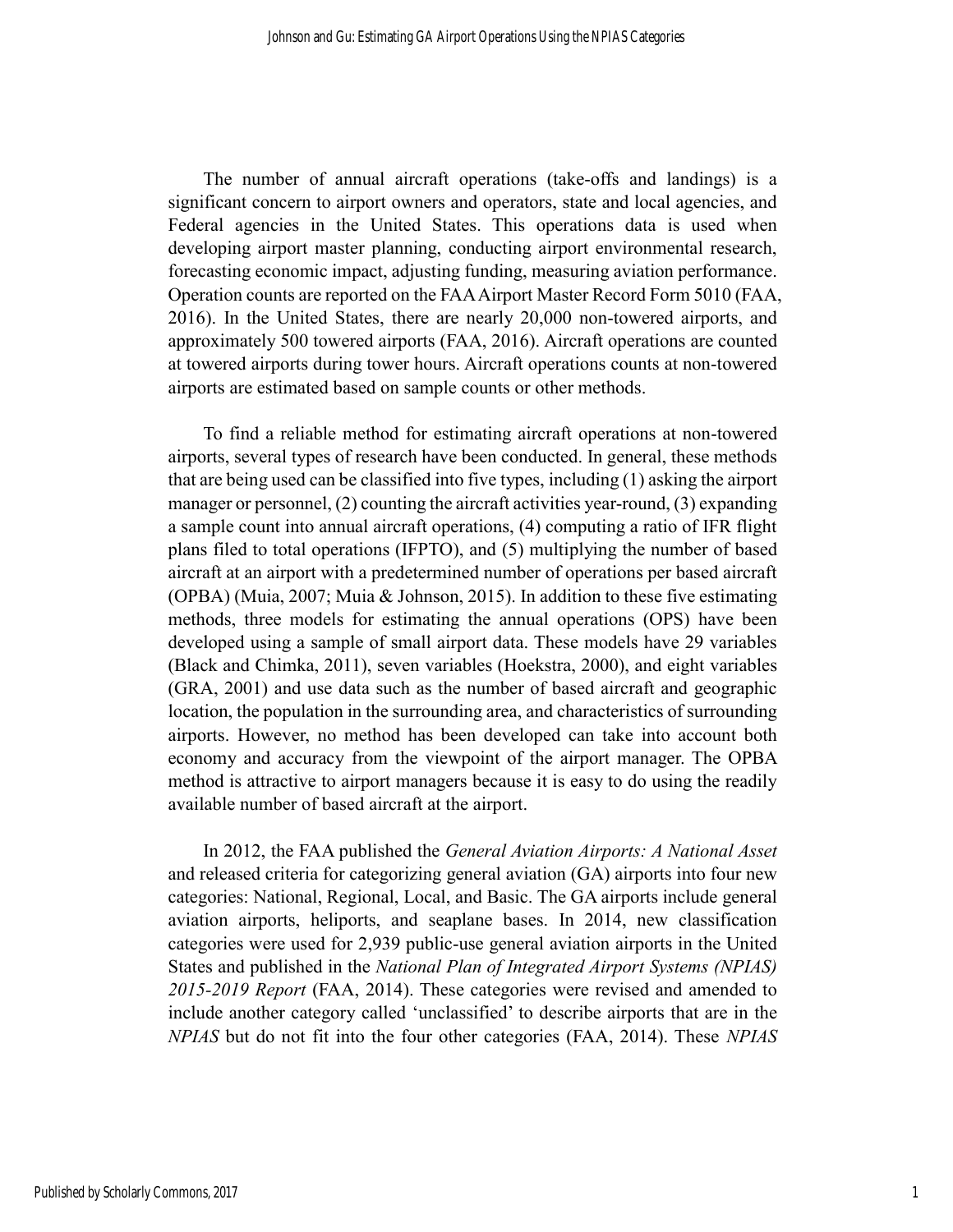categories of GA airports have not been used in the previously published studies found during this research, and provide an opportunity to model and potentially improve an estimating method of annual operations at GA non-towered airports.

# **Literature Review**

In Muia (2007), most respondents to the study's survey that distributed to all 50 state aviation agencies, selected airports, and metropolitan planning agencies (MPOs) reported that they simply ask the airport manager or personnel to estimate the number of the annual aircraft operations. However, this method is also the most inaccurate one among five methods studied in Muia (2007). Muia (2007) noted that in the *1994 Aircraft Activity Counter Report* of Texas Department of Transportation, the airport managers could greatly underestimate the aircraft operations for their airport compared to using the method that expands a sample count into an estimate of annual aircraft operations (Muia, 2007).

The most accurate method currently in use is to count all aircraft activities at an airport year-round, but this approach is also costly and time-consuming. While towered airports can obtain the counts of operations that occur during tower operating hours, tower counts are not available for non-towered airports. Also, technologies such as acoustic or pneumatic counters and video cameras may be used all year, but are costly to operate and to post-process to obtain annual operations counts (Muia & Johnson, 2015). As a substitute, a method that expands the number of sample counts into an estimate of annual aircraft operations may be used to decrease the cost and time but may lose accuracy and precision. Asampling method may use the same counting technology that may be utilized when counting the aircraft activities year-round, such as acoustical counters, airport guest logs, fuel sales, pneumatic counters, video image detection counters, and visual observation counters, to sample aircraft activities for one to two weeks in each of four seasons and then extrapolate the sample into an annual estimate of operations (Muia & Johnson, 2015). Full details of the statistical extrapolation of sample counts into annual operations estimates are found in Ford and Shirack (1985). However, the statistical extrapolation of sample counts is also considered costly and time-consuming. (Muia, 2007; Muia & Johnson, 2015).

The IFPTO method is a relatively simple method that uses a ratio of instrument flight plans filed (IFP) to total operations (OPS). The IFPTO ratio is calculated by dividing an average annual number of total IFR flight plans by the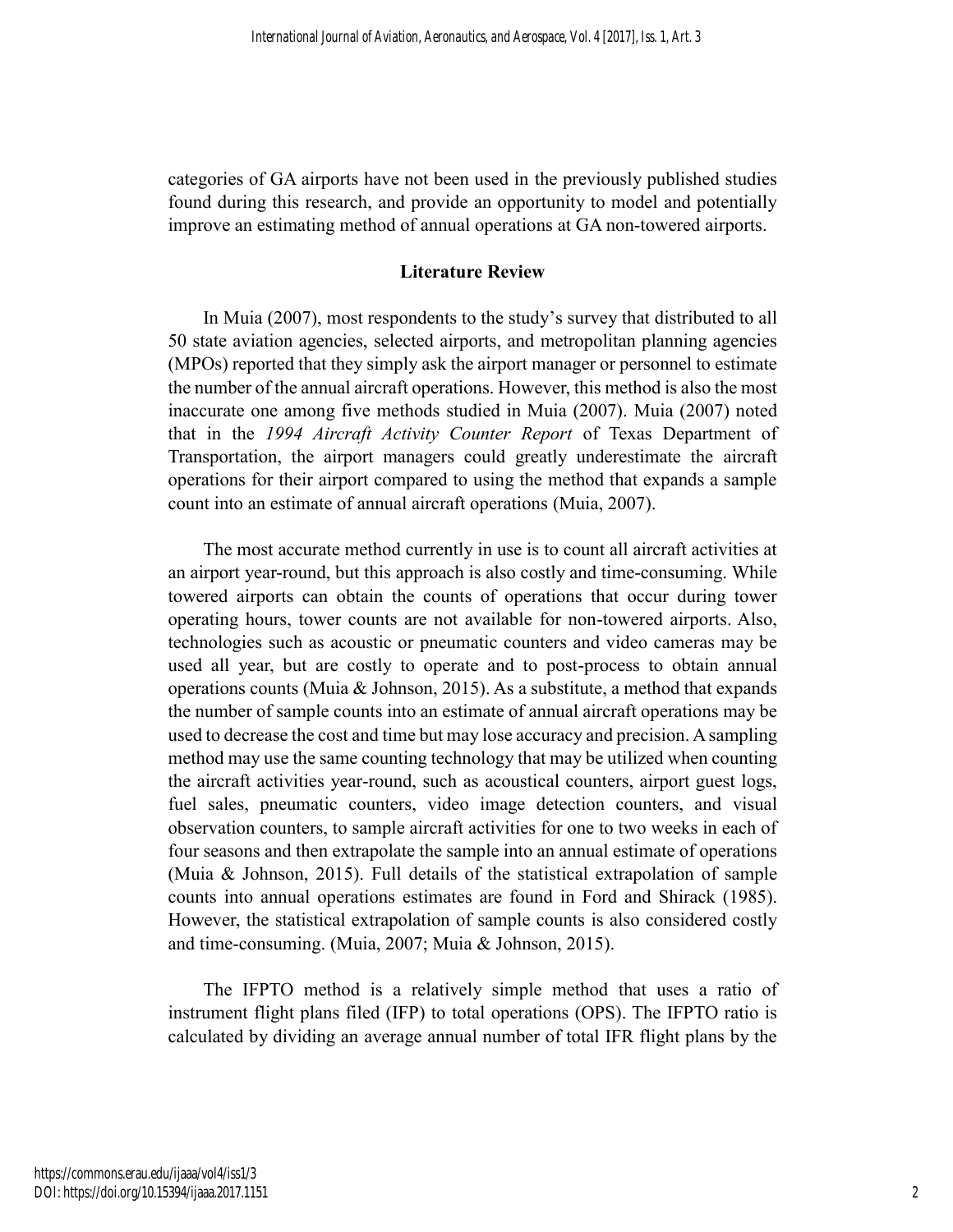mean annual number of total General Aviation operations in the same year at small towered airports. This IFPTO is then used with the IFP filed at a non-towered airport to estimate annual operations. Although it is an economical means to estimate OPS, this method as implemented in the 2015 study was shown to lack consistency (Muia & Johnson, 2015).

The final method used to estimate the aircraft operations is multiplying based aircraft of an airport with a predetermined number of operations per based aircraft. In the FAA Order 5090.3C, *Field Formulation of the National Plan of Integrated Airport Systems (NPIAS),* the FAA provides operations per based aircraft (OPBA) factors for four different categories of airports: rural GA airports, busier GA airports, busy reliever airports, and airports in unusual circumstances (FAA, 2000). The OPBA numbers are shown in Table 1.

#### Table 1

| <b>Airport Category</b>                                                        | <b>OPBA</b> |
|--------------------------------------------------------------------------------|-------------|
| Rural GA airports with little itinerant traffic                                | 250         |
| Busier GA airports with more itinerant traffic                                 | 350         |
| Busy reliever airports                                                         | 450         |
| Unusual circumstances (e.g., busy reliever<br>with high itinerant operations). | 750         |

*Airport Categories and Corresponding NPIAS OPBA Numbers*

*Note.* OPBA is Operations Per Based Aircraft. The OPBA of the different categories is from FAA (2000).

In addition to these factors and sample count methods, annual general aviation operations (OPS) estimates and operations per based aircraft (OPBA) estimates were modeled by regression analysis for a sample of non-towered and towered airports. There were four previous research efforts found that attempted to develop an effective regression model for estimating GA operations at non-towered airports by using data from small, towered airports (Hoekstra, 2000; GRA, 2001; Black and Chimka, 2011; Muia and Johnson, 2015). While Hoekstra, GRA, and Black and Chimka used OPSBA for general aviation operations per based aircraft, Muia and Johnson used OPBA for that term. In this paper, OPBA is used for operations per based aircraft in all cases, even when the original authors used OPSBA. OPBA includes both GA local and GA itinerant operations.

Three studies used the same data for OPS and BA (Hoekstra, 2000; GRA, 2001; Black and Chimka, 2011). Using fiscal year 1999 Terminal Area Forecast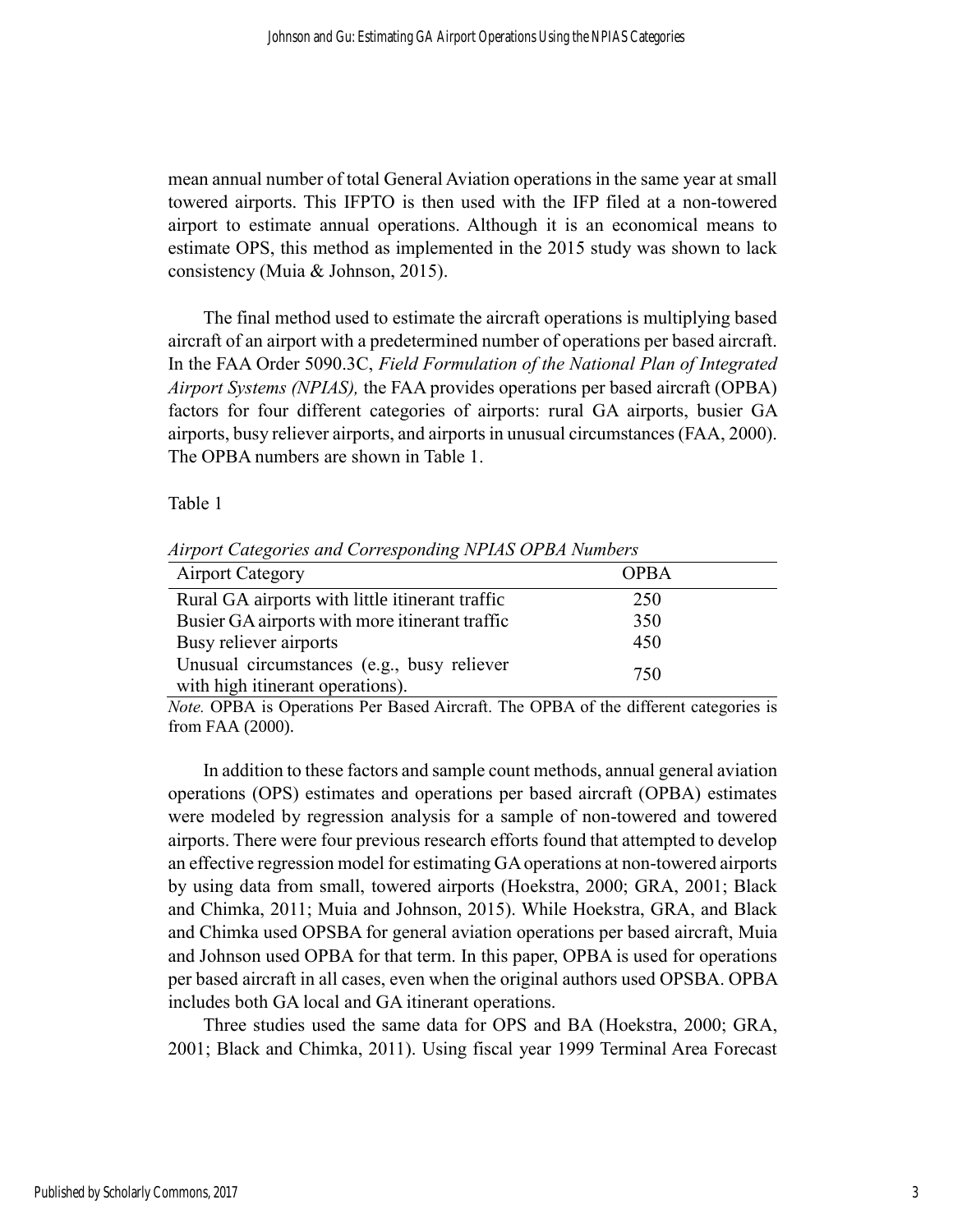data (TAF) for annual operations and based aircraft, Hoekstra sampled data from 127 small towered airports to develop a regression model of OPS and OPBA using stepwise regression and reported  $R^2$  values for an OPS regression equation of 72.96% and OPBA regression equation of 25.56% (Hoekstra, 2000). Hoekstra's equations are list in Table 2. These equations were tested by comparing the GA annual operations estimated by the regression equations versus estimates based on sample counts that were extrapolated to annual counts for 129 small non-towered airports in nine states (Hoekstra, 2000). The equations "tended to produce higher annual operations estimates than the state estimates at these airports" (GRA, 2001, p. 3). In GRA (2001), the researchers improved the Hoekstra's OPS and OPBA regression equations by adding independent variables for airport characteristics, demographics, and geographic features to the existing Hoekstra model.

The GRA models for OPS and OPBA shown in Table 2 were created based on a dataset containing GA operations at a sample of 127 small towered and 105 non-towered GA airports, with a towered airport having a value of 1 in a dummy variable and non-towered airports having a value of 0. These are the same airports used by Hoekstra except that 24 non-towered airports were removed because they were not in the TAF and the population data could not be calculated (GRA, 2001). The GRA models were developed using GA airports in the Terminal Area Forecast (TAF), flight school data from the FAA Flight Standards Service's VITALS database containing Part 141 schools, population within 100 miles, 50 miles, and 25 miles from each airport from U.S. Census, and some categorical and geographical of these GA airport from TAF (GRA, 2001). Table 3 identifies the variables in the models shown in Table 2. It is important to note that the models use the square of based aircraft, thereby incorporating a polynomial in the model to achieve an improved fit based on  $R^2$  values reported.

In GRA (2001), the researchers did not deeply pursue the OPBA estimating equation since the  $R^2$  of the model is much lower than the  $R^2$  for the OPS model, as shown in Table 2. The researchers also stated that for many of the non-towered airports, the "based aircraft may be a more reliable estimate than annual operations" (p.19-20).

The variables in Table 3 represent different characteristics of airports. Some of the data required in equations are easy to collect such as the number of based aircraft, towered airport or non-towered, the number of flight schools, or FAA region. Some of the variables are harder to obtain estimates for, such as the ratio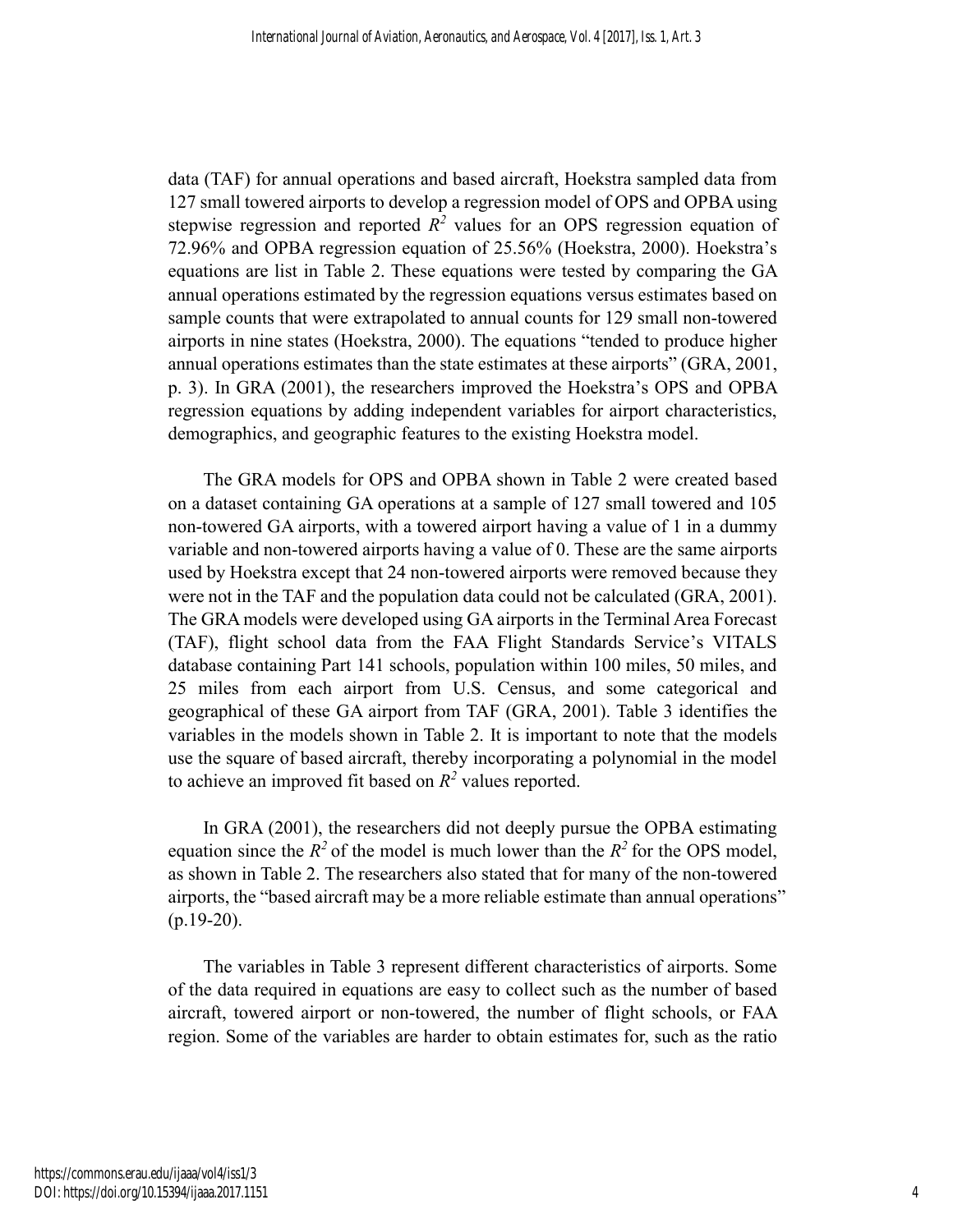of the population within 25 miles to the population within 100 miles, the numbers of based at all GA airports within 100 miles, and personal income in the county.

Table 2

*Regression Equations for Estimating General Aviation Operations at Non-Towered Airports*

| Source     | Equation                                                                                                                                                                  | $R^2$  |
|------------|---------------------------------------------------------------------------------------------------------------------------------------------------------------------------|--------|
| Hoekstra   | $OPS = 813.5 + 417 BA + 0.80 PCI - 0.63 BA2 - 11,683$<br>WST-21,752 AAL-7,072 FAR139 + 4.0 EMP                                                                            | 72.96% |
| Hoekstra   | OPBA = $581.3 - 138.5$ BAE100 - 125.9 WST - 326.1<br>$AAL + 113.1 R12$                                                                                                    | 25.56% |
| <b>GRA</b> | $OPS = -571 + 355 BA - 0.46 BA2 - 40,510\% \text{in} 100 \text{mi} +$<br>3,795 VITFSnum + $0.001$ Pop100 - 8,587<br>WACAORAK + 24,102 Pop25/100 + 13,674<br><b>TOWDUM</b> | 74.30% |
| <b>GRA</b> | OPBA = $595.2 - 164$ BAE100 - 325 %BA100 - 107 WST<br>$-244$ AAL + 0.00002 Pop100 - 0.00002 Pop50                                                                         | 30.72% |

*Note.* The equations and  $R^2$  of estimating model from Hoekstra (2000) and GRA (2001).

In 2011, Black and Chimka recreated the GRA study and redeveloped OPS models based on the same airports and data used by GRA. The study added explanatory variables, including second order terms. The equation using the full model with all 29 variables showed a modest improvement in  $R^2_{adj}$  (77.5%) compared to the recommended reduced model of eight variables developed by GRA with an  $R^2$ <sub>adj</sub> (72.9%).  $R^2$ <sub>*adj*</sub> was not published in the GRA report but was provided by Black and Chimka (2011) in their recreation of the GRA study.

Using the approximately 3,300 airports in the 2010 Terminal Area Forecast, Li and Trani (2014) developed two translog regression models for forecasting the GA local and GA itinerant demand at the airport-level. The explanatory variables in the regression models include airport characteristics and social-economic and demographic factors of each county where the airports are located. The  $R^2_{adj}$  for estimating GA itinerant demand is 41.2%, while the  $R^2_{adj}$  is 53.1% for estimating GA Local demand. In the study, they showed that the "relative fuel price – fuel price compared with disposable income per capita" – is a significant determinant of airport level GA demand (Li & Trani, 2014, p 2). Further, the demand of GA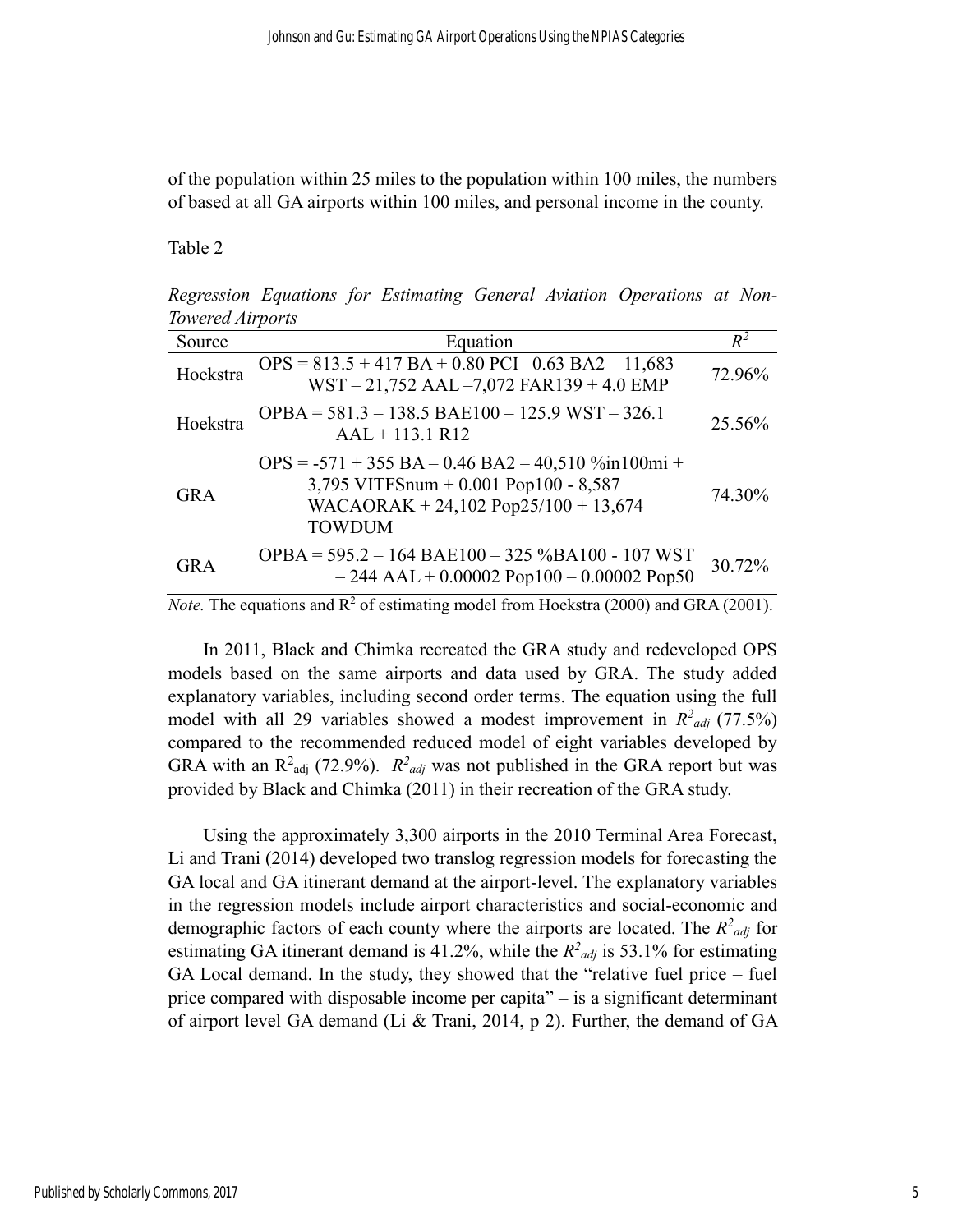local and GA itinerant will respectively decrease 4.3% and 5.2% when the relative fuel price increases 10%.

Table 3

*Variables Used in GRA's Regression Equations*

| Variable        | Description                                                |
|-----------------|------------------------------------------------------------|
| <b>OPS</b>      | Annual GA Operations at an airport                         |
| <b>OPBA</b>     | Annual GA Operations per Based Aircraft (BA) at an         |
| airport         |                                                            |
| <b>BA</b>       | Total Based Aircraft at an airport                         |
| $BA^2$          | <b>Total Based Aircraft squared</b>                        |
| $\%$ in100mi    | Percentage of based aircraft among based aircraft at GA    |
|                 | airports within 100 miles                                  |
| <b>VITFSnum</b> | Number of FAR141 certificated pilot schools on airport     |
| Pop100          | Number of people within 100 miles                          |
| Pop50           | Number of people within 50 miles                           |
| Pop25           | Number of people within 25 miles                           |
| Pop25/100       | Ratio of Pop25 to Pop100                                   |
| <b>TOWDUM</b>   | 1 if towered airport, 0 otherwise                          |
| <b>WACAORAK</b> | 1 if state is CA, OR, WA, or AK, 0 otherwise               |
| <b>BAE100</b>   | 1 if airport-based aircraft is 100 or greater, 0 otherwise |
| %BA100          | Term used interchangeably with %in100mi                    |
| <b>WST</b>      | 1 if airport is located in FAA Western Region, 0 otherwise |
| AAL             | 1 if airport is located in Alaska, 0 otherwise             |
| R12             | Located in FAA Region ANE or AEA                           |
| <b>PCI</b>      | Personal Income of County (Billions of \$)                 |
| <b>FAR139</b>   | <b>Certification for Carrier Service</b>                   |
| <b>EMP</b>      | Non-Agricultural Employment of County                      |

*Note.* The variables and their descriptions from GRA (2001), except GRA used OPSBA where OPBA is employed in this paper.

In Muia and Johnson (2015), the researchers used regression analysis to test the consistency of OPBA estimates and if OPBA is affected by climate, population and the presence and number of flight schools. The TAF operations data were used. The models were developed using a dataset with information on small towered airports because there are no tower counts available for non-towered airports. The selection of the 205 small, towered airports in the study was based on three criteria: non-hub public use airport with FAA VFR tower or FAA contract tower, fewer than 10,000 enplanements annually, and fewer than 730 air carrier operations per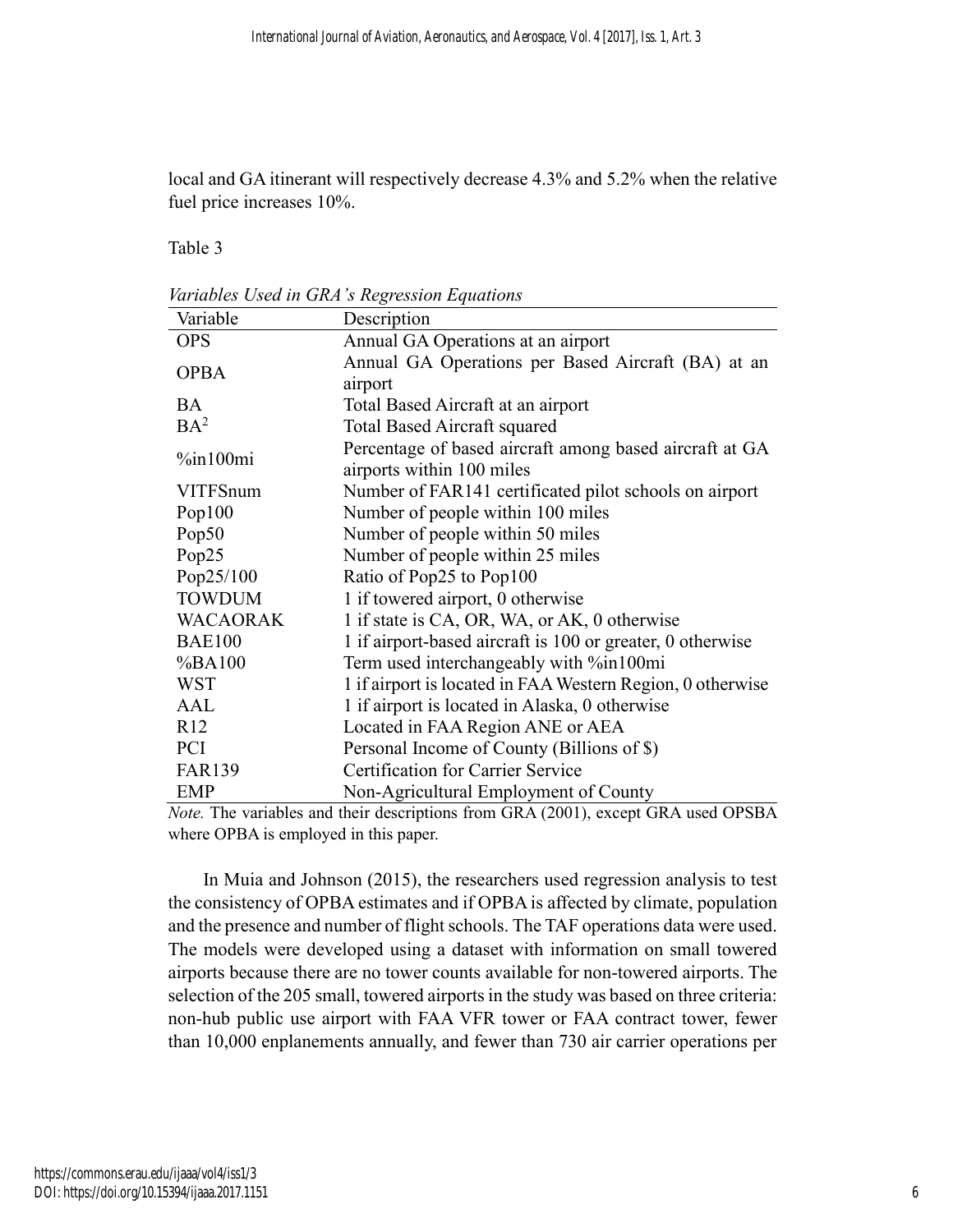year. Using TAF data on small towered airports as a proxy for non-towered airports, regression models were developed using best subsets regression and principles of parsimony, such selecting models with the fewest number of variables and highest the  $R^2_{adj}$ . The statistics considered an  $R^2_{adj}$ , Mallow's  $C_P$  and S. Mallow's  $C_P$  is an indicator of possible multicollinearity. *S* is the standard deviation of the model; or model error. If there were two or more models with very close  $R^2_{adj}$ , then model selection also considered the accessibility of the data to a typical GA airport manager. For instance, on the OPS reduced model with five variables, the  $R^2_{adj}$  is 65.3%; for the full model with 14 variables, the  $R^2_{adj}$  was 64.6%. Five variables are easier to access by the typical airport manager as compared to 14 variables. Both full and reduced regression models for estimating OPBA and OPS were developed. However, the OPBA method was shown to be not practical and consistent in the context of that study. Importantly, in that modeling effort, after the variables OPBA and BA were shown to have a non-linear relationship, the variables were transformed using  $log_{10}$  to linearize the model. The resulting  $R^2_{adj}$ was 50.4% for log10 OPBA for the reduced regression model. The  $R^2_{adj}$  was 65.3% for OPS in the reduced regression model with five variables.

### **Airport Data Sources**

The models for operations estimates rely on accurate operations and based aircraft data. Accurate operations counts are problematic for non-towered airports. Two sources of operations and based aircraft data are the FAA Form 5010 and the TAF. However, each of the sources has weaknesses. The data in FAA Form 5010 are reported by airport managers. The methodology for estimating the number of operations is not consistent and may have inaccuracies, while the BA data is considered accurate (Muia, 2007). The operations data reported in TAF also have the same problem because the "operations at non-FAA airports are taken from FAA Form 5010 reports" (FAA, n.d, p. 3.). Since non-FAA airports are those airports without a tower, the researchers selected Form 5010 as the source for this study.

#### **Parsimony and Regression Validity**

In Vandekerckhove, Matzke, and Wagenmakers (2015), parsimony is defined as a principle of model selection states that "all other things being equal, simpler models should be preferred over complex ones, or greater model complexity must be bought with greater explanatory power" (p. 24). By parsimonious, the fewest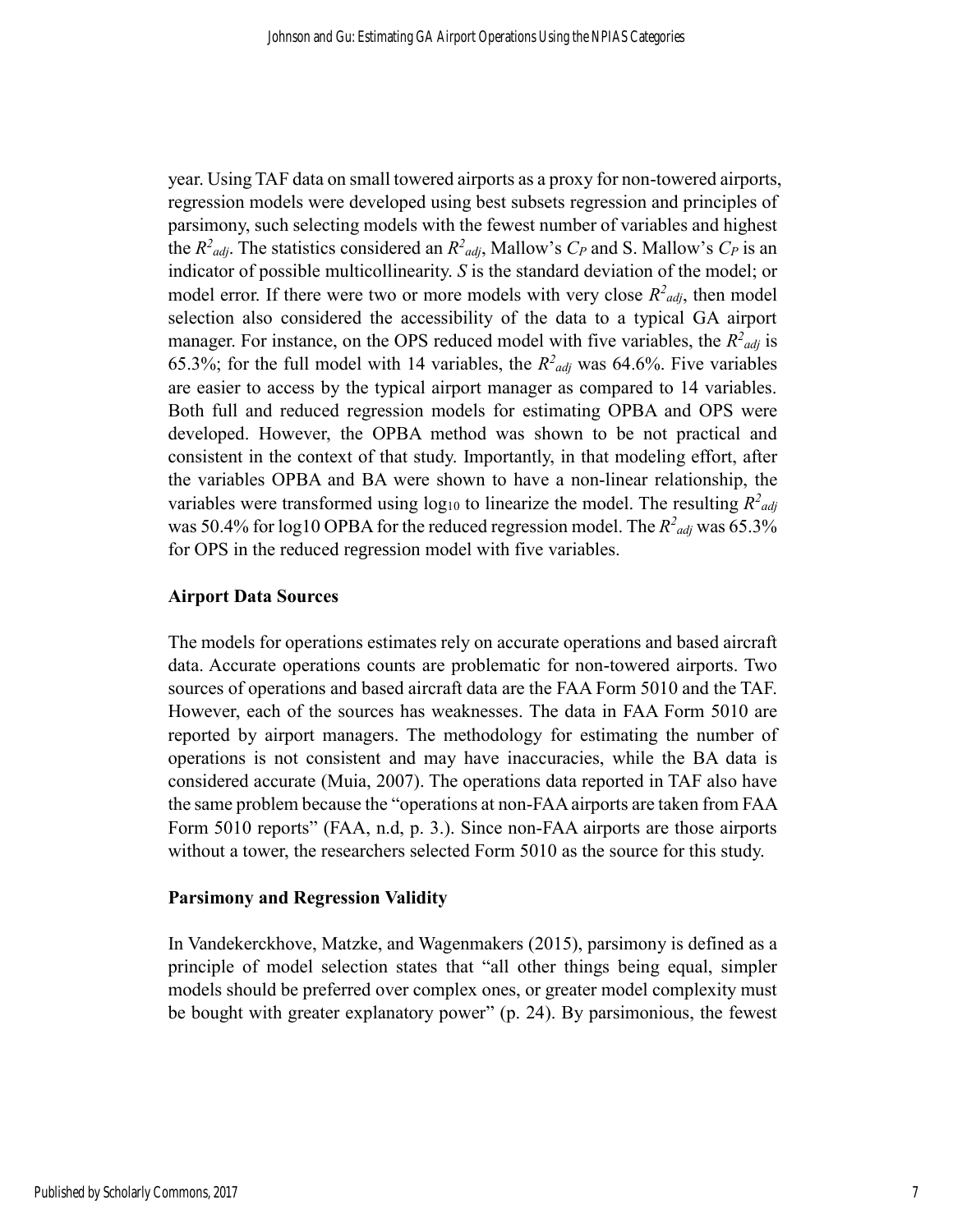number of explanatory variables are used. Also, given a choice of equally explanatory value the variables that are easiest to collect are used.

According to Moore (2000), the assumptions required for valid regression inference are 1. For any fixed value of explanatory variables, the response varies according to a normal distribution; 2. The observations are independent of each other; 3. The mean response has a straight-line relationship with the explanatory variable; 4. The standard deviation of responses is the same for all values of explanatory variable – constant variance.

# **General Aviation Airport Categories**

According to the FAA Modernization and Reform Act (2012), a general aviation airport is "a public airport that is located in a State and that, as determined by the Secretary does not have scheduled service, or has scheduled service with less than 2,500 passenger boardings each year" (p. 26). GA airports share the same aeronautical functions serving public interest included aeromedical flights, remote population/island access, air taxi/charter services, self-piloted business flight, agricultural support, tourism and access to special events, and other different types of general aviation services (FAA, 2012a).

In 2012, the FAA published the report of *General Aviation Airports: A National Asset* and revealed new categories criteria which is developed according to the differences of the numbers of based aircraft, including both jets and propeller aircraft, at airports. As shown in Table 4, GA airports are divided into four categories which are National, Regional, Local, and Basic GA airport. Each type of airport has its average based aircraft number and serves different functions. According to the *National Plan of Integrated Airport Systems* (*NPIAS*), there are 2553 GA airports in the United States, which includes 16 National airports, 276 Regional airports, 1152 Local airports, 874 Basic airports, and 235 airports which cannot be classified (FAA, 2014). This set of new categorization criteria may provide an opportunity to improve the method that multiplying based aircraft of an airport with a predetermined number of operations per based aircraft (OPBA), by generating an accurate, efficient, and economical estimation method for aircraft operations at non-towered airports.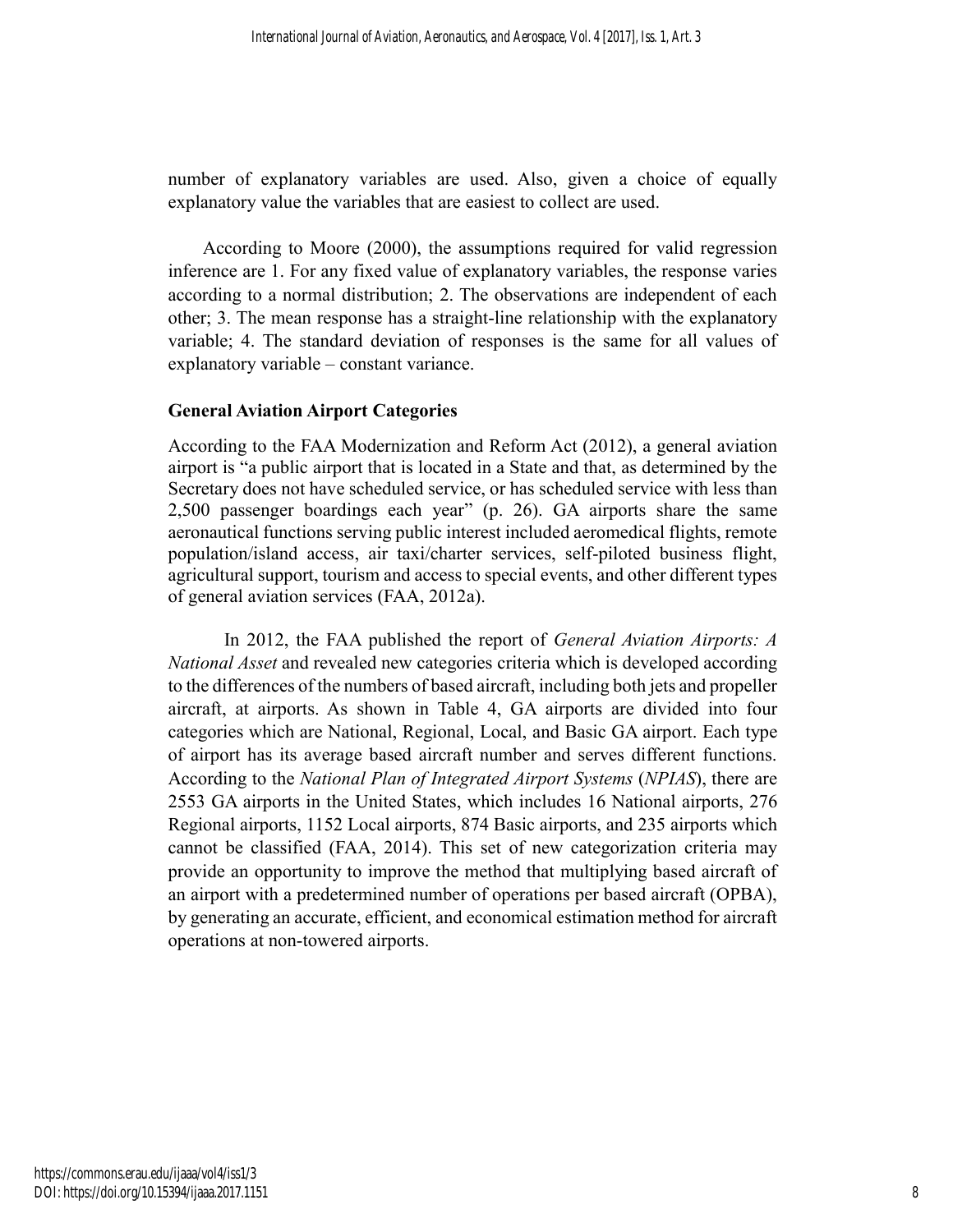## Table 4

| Number of<br>Airports <sup>a</sup> | <b>NPIAS</b><br>Airport<br>Category <sup>b</sup> | Based Aircraft <sup>b</sup>                                          | Level of Activity <sup>b</sup> |
|------------------------------------|--------------------------------------------------|----------------------------------------------------------------------|--------------------------------|
| 16                                 | National                                         | Averaging about 200<br>total<br>based aircraft, including 30 jets    | Very High                      |
| 276                                | Regional                                         | Averaging about 90 total based<br>aircraft, including 3 jets         | High                           |
| 1,152                              | Local                                            | Averaging about 33 based<br>propeller-driven aircraft and no<br>jets | Moderate                       |
| 874                                | <b>Basic</b>                                     | Averaging about 10 propeller-<br>driven aircraft and no jets         | Moderate - Low                 |
| 235                                | Unclassified                                     |                                                                      |                                |

*Number of US airports in General Aviation Airport Categories*

*Note.* <sup>a</sup> The Number of the airports in each category are from. FAA (2014). <sup>b</sup> The airport categories and their criteria are from FAA (2012a).

#### **Research Questions**

Airport managers are required to report operations using the FAA Form 5010. Airports with towers have air traffic control (ATC) personnel that count OPS during tower hours. Non-towered airports must rely on other data to develop estimates of operations. The demands on airport managers' time are such that preclude the managers from counting every operation as it occurs. GRA (2001) is shown in the FAA Aviation Data and Statistics website, as the method for estimating operations at GA non-towered airports. The FAA APO-85-7 describes the method to expand operations sample counts into a statistical annual estimate (Ford & Shirack, 1985). This sample counting is taken for two weeks each season. A total of eight weeks of sample counting is time-consuming and costly. Therefore, an easy to use and easy to understand estimation method is needed. The GA airport categories developed in 2012 provides a rationale to analyze groups of airports having similar characteristics. To develop an effective and efficient method, the three research questions were posed.

RQ1: Are BA, OPS, and OPBA significantly different in the five *NPIAS* categories for the general aviation airports?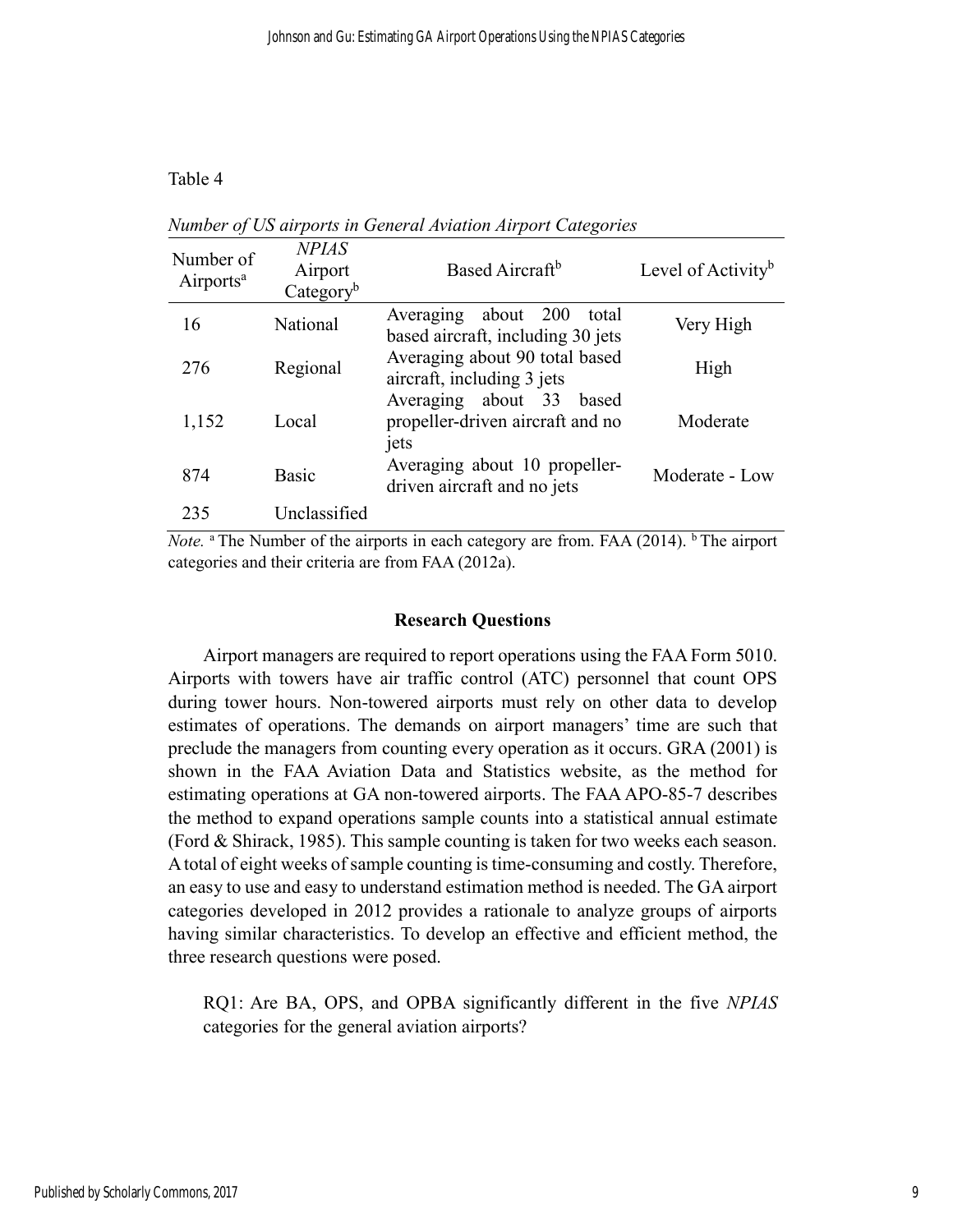RQ2: Are the *NPIAS* general aviation airport categories helpful for estimating the OPBA of the U.S. GA airports?

RQ3: Are the *NPIAS* general aviation airport categories helpful for estimating the OPS of the U.S. GA airports?

# **Method**

### **Data**

The list of GA airports and their identities, cities, and states located, airport categories based on the new categories were collected from *NPIAS* database in July 2016 (FAA, 2014). The data of towered or non-towered, the number of based aircraft, and GA operations including GA local and GA itinerant, at an airport, were collected from the FAA Form 5010 in July 2016 (FAA, 2016). According to the FAA *NPIAS* report (2014), there are 2,553 GA airports in the United States, while only 2,544 of these airports could be found in the FAA Form 5010 database.

Additionally, the data of the number of flight schools at an airport were collected from the AOPA Training and Safety database in July 2016 (AOPA 2016). The flight schools listed on AOPA website included both Part 61 and Part 141 schools. There were 770 airports with at least one flight school of the 2,544 airports.

The data collected were conditioned according to two criteria that both must be satisfied: 1) airports with at least one based aircraft are included, and 2) airports with at least one GA operation. Otherwise, the airports were excluded. The conditioned data of 2,284 GA airports were used in this study.

# **Procedure**

In this study, a critical  $\alpha = 0.05$  was selected by the researchers. The procedure to answer the three research questions was:

- 1. Collect data from the current FAA *NPIAS* and Form 5010 reports, and AOPA website.
- 2. Condition the data to include airports with at least on GA operation and at least one based aircraft.
- 3. Prepare descriptive the data summaries for BA, OPS, and OPBA of GA towered and non-towered airports in different categories.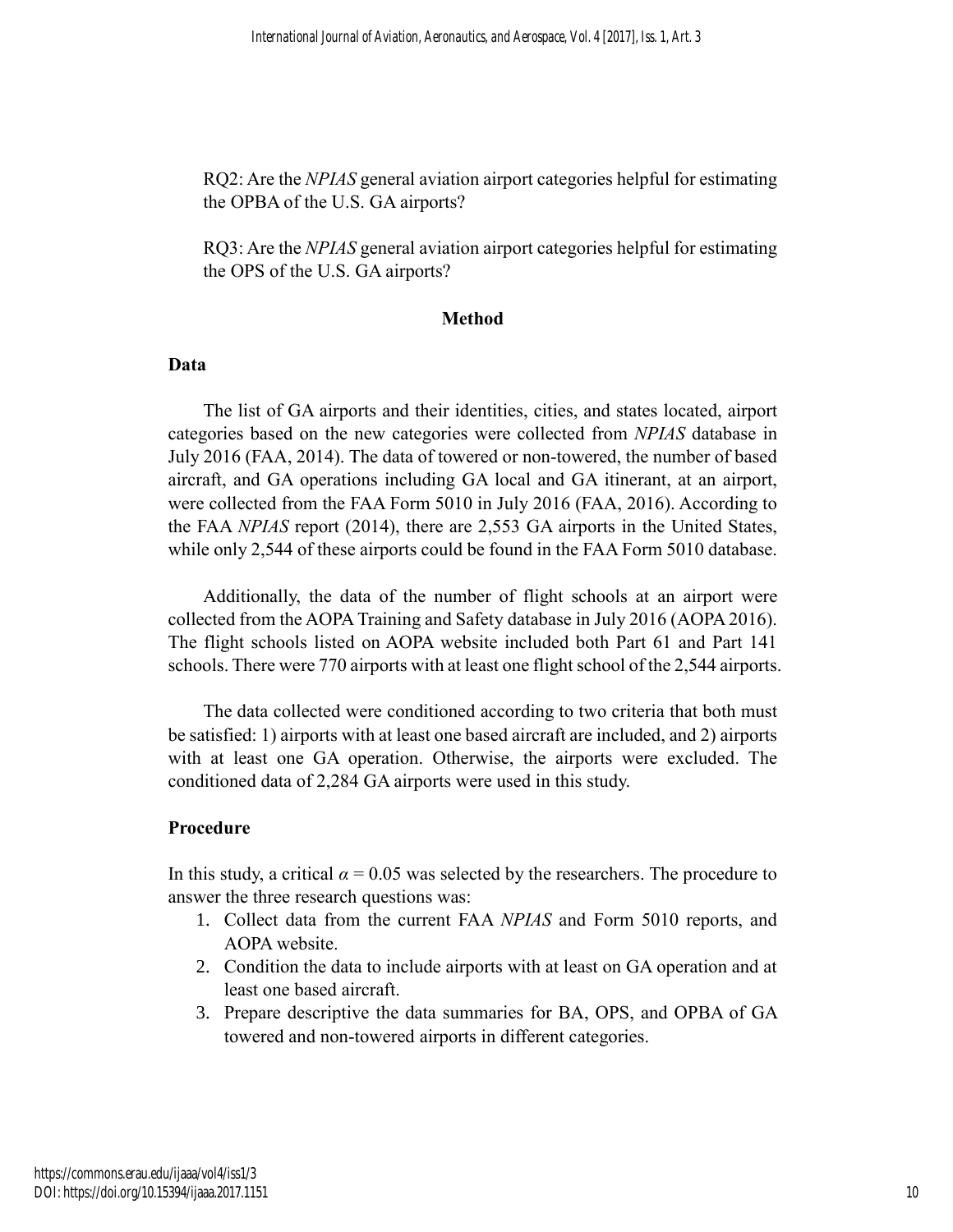- 4. To answer RQ1, compare BA, OPS, and OPBA of GA airports in the different *NPIAS* categories by using ANOVA, and Tukey Pairwise Comparisons test as appropriate.
- 5. Using the variables shown in Table 5, perform statistical analysis to answer RQ2.
	- a. Perform Best Subsets Regression analysis to create a regression model for estimating OPBA at GA towered and non-towered airports.
	- b. Determine a parsimonious regression model that can accomplish the desired level of explanation or prediction.
	- c. Determine the validity and explanatory value of the chosen regression model by examining the  $p$ -value,  $R^2$ <sub>adj</sub> of the model, and the compliance with the assumptions for regression inference.
	- d. Transform the data if the created model violates the assumptions necessary for a valid model, and then repeat the  $a - c$  in this step.
- 6. Using the variables shown in Table 5, perform statistical analysis to answer RQ3.
	- a. Perform Best Subsets Regression analysis to create a new regression model for estimating OPS at GA towered and non-towered airports.
	- b. Determine a parsimonious regression model that can accomplish the desired level of explanation or prediction.
	- c. Determine the validity and explanatory value of the chosen regression model by examining the *p*-value,  $R^2_{adj}$  of the model, and the compliance with the assumptions for regression inference.
	- d. Transform the data if the created model violates the assumptions necessary for a valid model, and then repeat the  $a - c$  in this step.
- 7. Evaluate results and report conclusions.

# **Results**

# **Data Analysis**

Data was collected for GA airports using the sources in Table 5 and divided into towered and non-towered and into the five categories *NPIAS* categories. Summaries of the data for number of based aircraft (BA), annual operations (OPS) and operations per based aircraft (OPBA) at U.S. GA airports is shown in Table 6, Table 7, and Table 8. For all airport categories with sufficient *n*, the *p*-values resulting from the test for normality using the Anderson-Darling statistic were less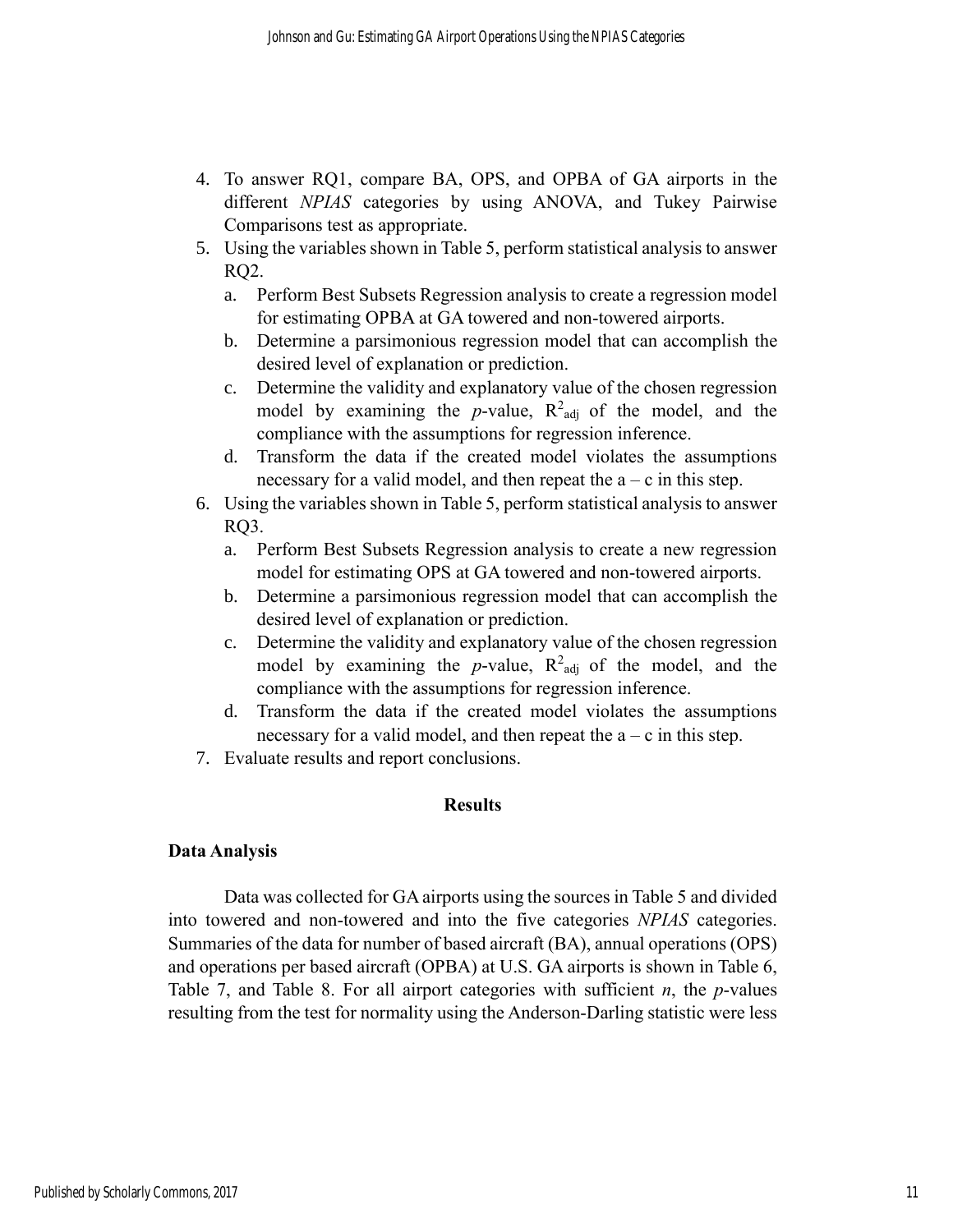than  $\alpha = 0.05$ ; therefore, the null hypothesis that the data are from a Normal distribution is rejected.

Table 5

*Variables and Descriptions of Sources*

| Variable      | Description                                                     | Source           |
|---------------|-----------------------------------------------------------------|------------------|
| <b>OPS</b>    | Annual GA Operations at an                                      | FAA Form 5010    |
|               | airport                                                         |                  |
| <b>OPBA</b>   | Annual GA Operations per<br>Based Aircraft (BA) at an           | OPS/BA           |
|               | airport                                                         |                  |
|               | Total Based Aircraft at an                                      |                  |
| <b>BA</b>     | airport                                                         | FAA Form 5010    |
|               | Total Based Aircraft squared at                                 |                  |
| $BA*2$        | an airport                                                      | N/A              |
| Log10_OPS     | Log base 10 of OPS                                              | N/A              |
| Log10 OPBA    | Log base 10 of OPBA                                             | N/A              |
| Log10 BA      | Log base 10 of BA                                               | N/A              |
|               | 1 if flight school (both FAR 61                                 |                  |
| FS Y/N        | and FAR $141$ ) is present, 0                                   | <b>AOPA</b>      |
|               | otherwise                                                       |                  |
|               | Number of FAR61 and FAR                                         |                  |
| <b>NFS</b>    | 141 certificated pilot schools                                  | <b>AOPA</b>      |
|               | on airport                                                      |                  |
| <b>TOWDUM</b> | 1 if towered airport, 0                                         | FAA Form 5010    |
|               | otherwise                                                       |                  |
| National      | 1 if airport is in National                                     | <b>FAA NPIAS</b> |
|               | category, 0 for other categories<br>1 if airport is in Regional |                  |
| Regional      | category, 0 for other categories                                | <b>FAA NPIAS</b> |
|               | 1 if airport is in Local category,                              |                  |
| Local         | 0 for other categories                                          | <b>FAA NPIAS</b> |
|               | 1 if airport is in Basic category,                              |                  |
| <b>Basic</b>  | 0 for other categories                                          | <b>FAA NPIAS</b> |
| Unclassified  | 0 for other categories                                          | <b>FAA NPIAS</b> |

*Note.* \*N/A in the column of Source indicates that this particular type of information is calculated using other variables.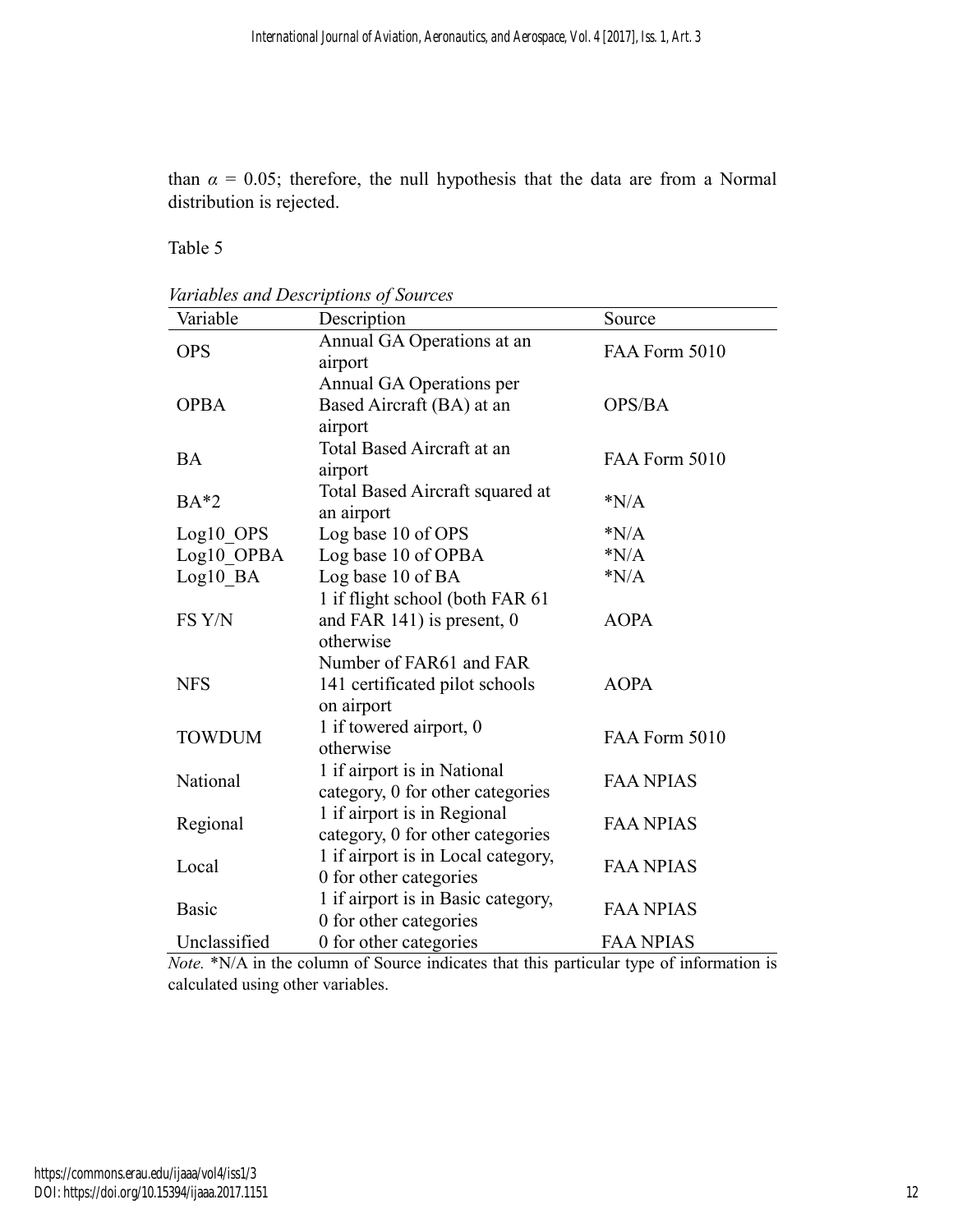# Table 6

| Summary of Based Aircraft (BA) at U.S. GA Airports |  |  |
|----------------------------------------------------|--|--|
|                                                    |  |  |

| <b>GA Airport Categories</b> | $\boldsymbol{n}$ | Mean  | SD   | 95% of CI of Mean |
|------------------------------|------------------|-------|------|-------------------|
| Towered                      |                  |       |      |                   |
| National                     | 14               | 170.0 | 93.7 | $116.0 - 224.3$   |
| Regional                     | 64               | 91.9  | 60.5 | $76.8 - 107.0$    |
| Local                        | 14               | 53.7  | 31.1 | $35.7 - 71.7$     |
| <b>Basic</b>                 | 4                | 14.8  | 9.3  | $0.0 - 29.5$      |
| Unclassified                 | 1                | 8     | N/A  | N/A               |
| Non-Towered                  |                  |       |      |                   |
| National                     | 2                | 12.0  | N/A  | N/A               |
| Regional                     | 210              | 76.8  | 52.6 | $69.7 - 84.0$     |
| Local                        | 1,126            | 36.6  | 28.7 | $35.0 - 38.3$     |
| <b>Basic</b>                 | 696              | 12.8  | 12.8 | $11.9 - 13.8$     |
| Unclassified                 | 153              | 9.2   | 15.2 | $6.8 - 11.6$      |

# Table 7

*Summary of General Aviation Operations (OPS) at U.S. GA Airports*

| <b>GA Airport Categories</b> | $\boldsymbol{n}$ | Mean   | SD     | 95% of CI of Mean  |
|------------------------------|------------------|--------|--------|--------------------|
| Towered                      |                  |        |        |                    |
| National                     | 14               | 61,663 | 46,132 | 35,027 - 88,299    |
| Regional                     | 64               | 46,837 | 37,163 | $37,554 - 56,120$  |
| Local                        | 14               | 42,759 | 42,300 | $18,336 - 67,182$  |
| <b>Basic</b>                 | $\overline{4}$   | 11,619 | 14,394 | $-11,285 - 34,523$ |
| Unclassified                 |                  | 4,570  | N/A    | N/A                |
| Non-Towered                  |                  |        |        |                    |
| National                     | 2                | 7,622  | N/A    | N/A                |
| Regional                     | 210              | 37,497 | 25,791 | 33,988 - 41,005    |
| Local                        | 1,126            | 16,764 | 14,811 | 15,898 - 17,630    |
| <b>Basic</b>                 | 696              | 6,949  | 7,364  | $6,395 - 7,502$    |
| Unclassified                 | 153              | 5,290  | 7,165  | $4,151 - 6,428$    |

*Note.* The information of GA towered unclassified airport and GA non-towered public airport are not listed because of the lack of data for analyzing.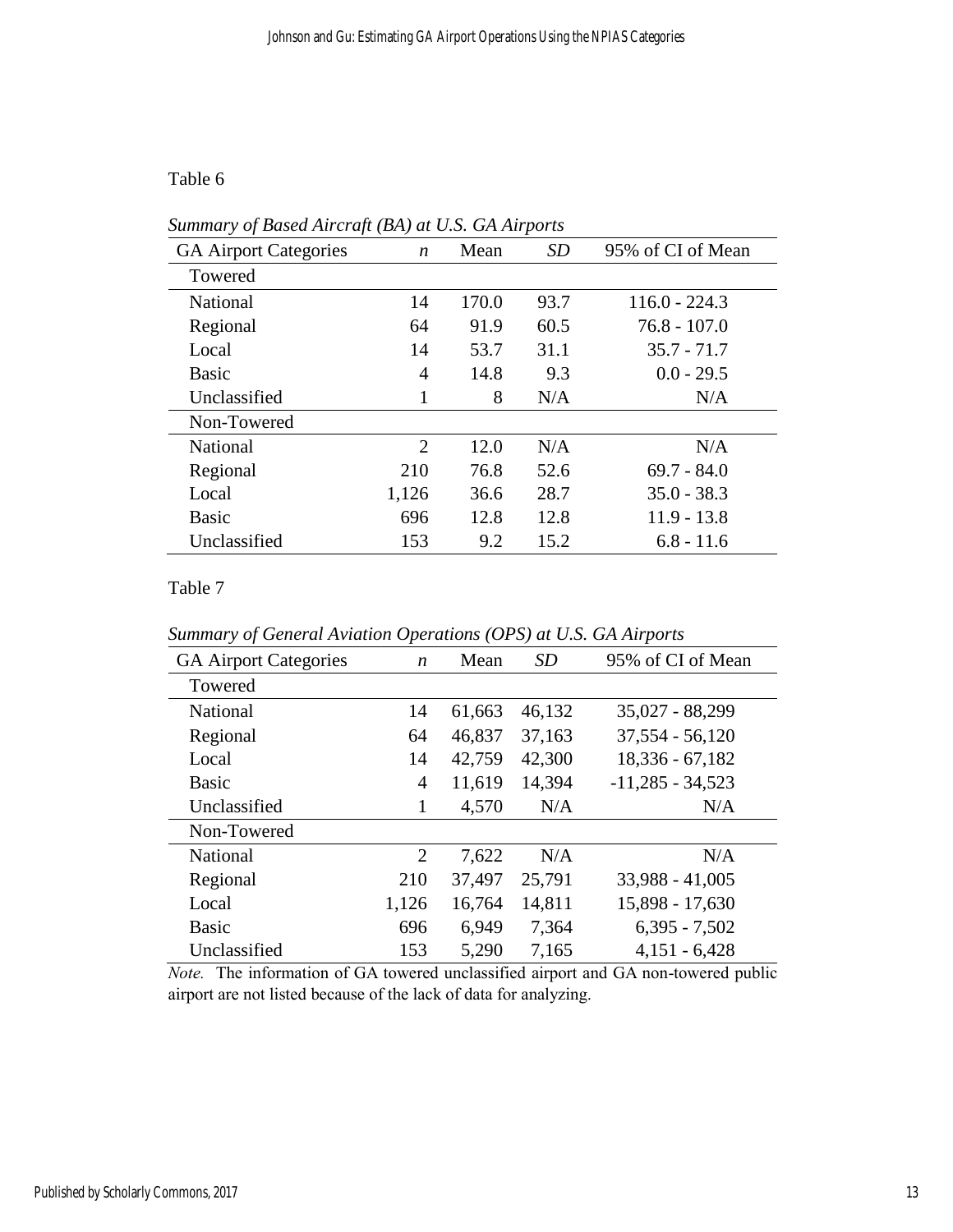The statistics for the one GA towered Unclassified airport, and the two GA non-towered National airports are not shown due to an insufficient number of data. The airport identifier codes of these airports are GOV, UTA, and ENV. The Grayling Army Airfield Airport (GOV) is a military and public use airport in Crawford County, Michigan. It is the only Unclassified GA airport with a control tower and is owned by United States Army. The Tunica Municipal Airport (UTA) and Wendover Airport (ENV) are non-towered GA National airports (FAA 2014; FAA 2016).

**RQ1: Are BA, OPS, and OPBA significantly different in the five**  *NPIAS* **categories for the general aviation airports?** To answer the RQ1, the researchers conducted the one-way ANOVA by *NPIAS* categories to compare the data of BA, OPS, and OPBA. The results of the ANOVA showed that at least one of the true means of BA, OPS, and OPBA in different *NPIAS* categories are significantly different (*p*-value < 0.001, *p*-value < 0.001, *p*-value < 0.001). To discover which categories are different from other categories, the researchers performed the Tukey Pairwise Comparisons tests. As shown in Table 9, the BA in each *NPIAS* categories is significantly distinct from the other categories except for Basic and Unclassified which cannot be distinguished from each other. The OPS data in National, Regional, and Local *NPIAS* categories are significantly different from each other and different from Basic and Unclassified categories. In contrast, there is no significant difference between the OPS in Basic category and Unclassified category. The results of Tukey Pairwise Comparisons test for OPBA show that there are three groups (A, B, and C) that overlap each other in some categories. Local, Basic and Unclassified can be distinguished from each other. Unclassified and Regional can be distinguished from each other.

It was found that BA in the *NPIAS* categories was significantly different from each other, with the exclusion of Basic which cannot be distinguished from Unclassified. The same is true for OPS. The OPBA can be distinguished for three of the *NPIAS* categories (Local, Basic and Unclassified), and for the comparison between Unclassified and Regional.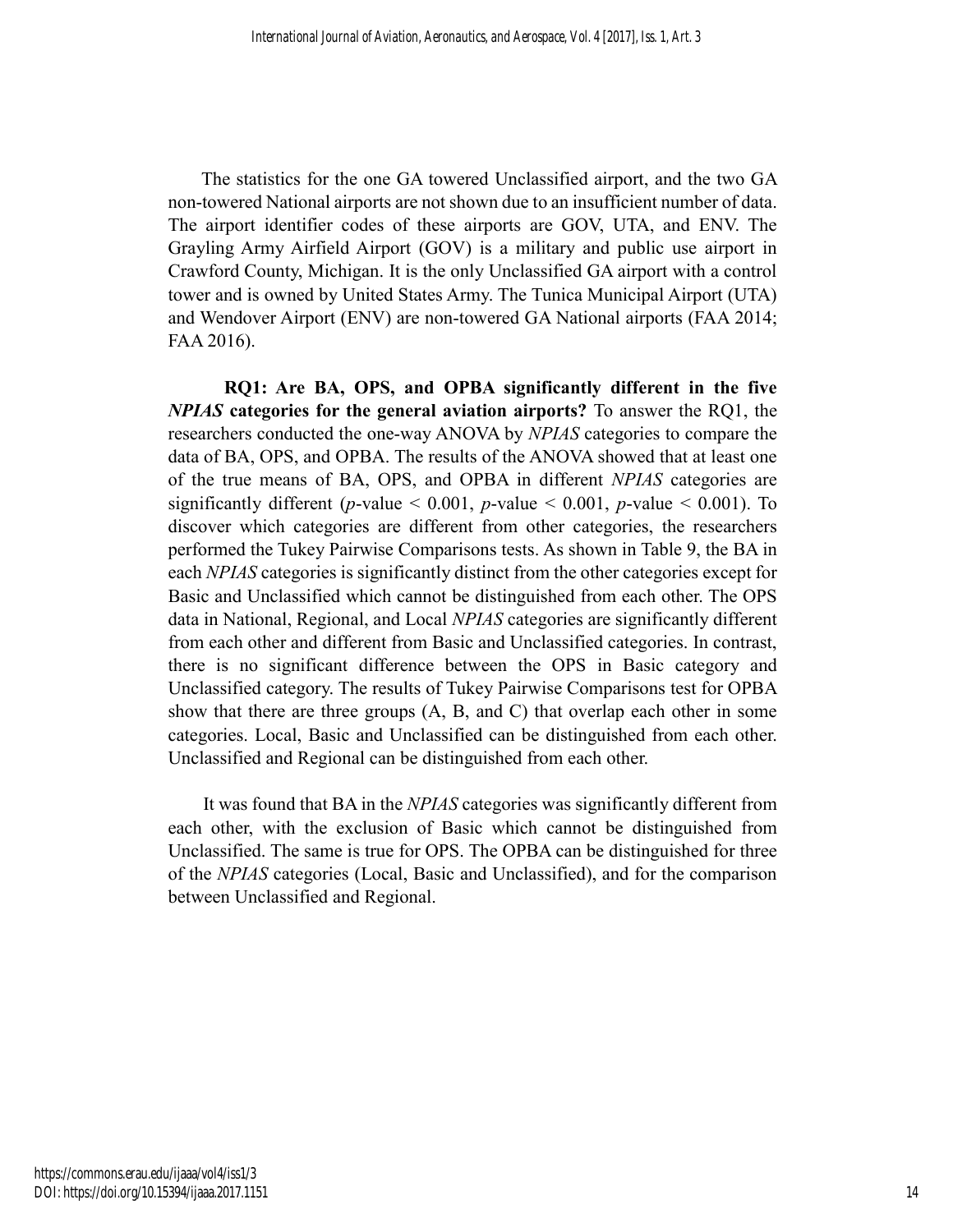## Table 8

| $sum$ in $Q$ of Operations I er Dasea Atronafi (OI DA) di O.S. OA Atrports |                  |         |           |                      |
|----------------------------------------------------------------------------|------------------|---------|-----------|----------------------|
| <b>GA Airport Categories</b>                                               | $\boldsymbol{n}$ | Mean    | <b>SD</b> | 95% of CI of Mean    |
| Towered                                                                    |                  |         |           |                      |
| National                                                                   | 14               | 373.9   | 197.3     | $260.0 - 487.8$      |
| Regional                                                                   | 64               | 617.0   | 467.3     | $505.2 - 733.7$      |
| Local                                                                      | 14               | 783.0   | 444.2     | $526.6 - 1,039.5$    |
| Basic                                                                      | $\overline{4}$   | 1,351.2 | 1,525.1   | $-1,075.5 - 3,778.9$ |
| Unclassified                                                               | 1                | 571.3   | N/A       | N/A                  |
| Non-Towered                                                                |                  |         |           |                      |
| National                                                                   | 2                | 594.3   | N/A       | N/A                  |
| Regional                                                                   | 210              | 585.8   | 418.1     | $528.9 - 642.7$      |
| Local                                                                      | 1,126            | 540.9   | 616.5     | $504.9 - 577.0$      |
| <b>Basic</b>                                                               | 696              | 703.7   | 1,219.4   | $613.0 - 794.3$      |
| Unclassified                                                               | 153              | 1,024.5 | 1,412.8   | 799.8 - 1,249.1      |

*Summary of Operations Per Based Aircraft (OPBA) at U.S. GA Airports*

*Note*: The information of GA towered unclassified airports and GA non-towered public airports are not shown due to the number of data points available.

#### **Regression Analysis**

**RQ2: Are the** *NPIAS* **general aviation airport categories helpful for estimating the OPBA of the U.S. GA airports?** To answer this question, a regression model was created by performing Best Subsets Regression analysis that used OPBA as the response variable and BA, BA\*2, FS Y/N, NFS, TOWDUM, National, Regional, Local, and Basic as explanatory variables. After the analysis, five explanatory variables (BA, BA\*2, NFS, Local, and Basic) were chosen in this Best Subsets Regression model. The regression equation is:

 $OPBA = 1100 - 9.94BA + 0.0232 BA*2 + 63.8NFS - 279 Basic - 272 Local (1)$ 

The regression model is statistically significant (*p*-value < 0.001). The  $R^2_{adj}$ of 4.6% indicates a low explanatory value of the model. Figure 1, the residual plots for the OPBA Regression *Equation 1*, is used to examine the underlying statistical assumptions required for a valid ANOVA. The analysis of the residual plots indicated that the regression violated three of four assumptions, described in the introduction, which must be met to use regression. As shown in the left half of the residual plot, the mean response did not have a linear relationship with explanatory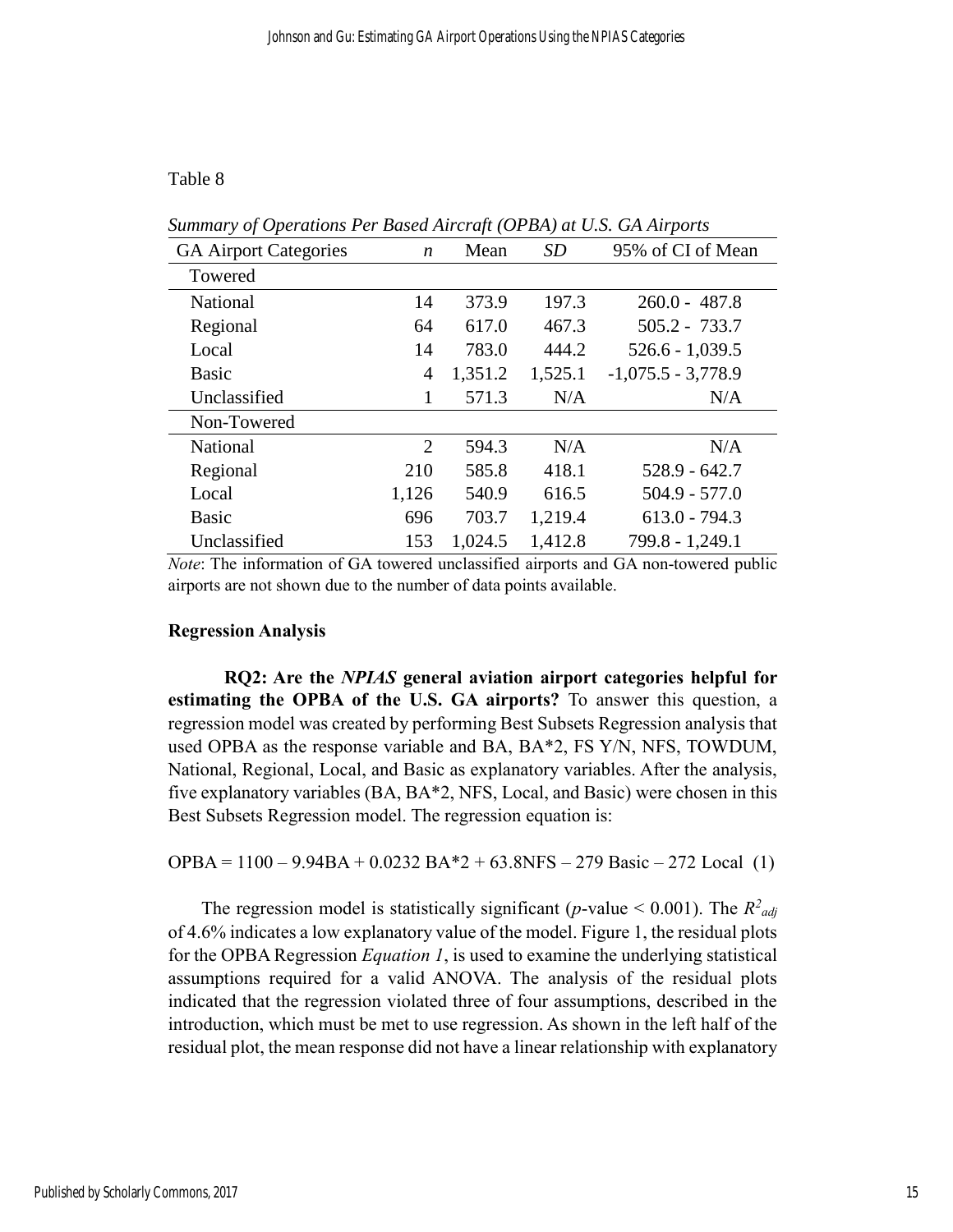variables, and the residuals were not normally distributed. As shown in the right half of the residual plot, the dots in the graphs did not appear to be scattered in a random pattern which means the variance was not constant. To sum up, the regression model for estimating OPBA is not practical and is statistically invalid.

Table 9

| <b>GA Airport Categories</b> | $\boldsymbol{n}$ | Mean    | SD      | Group          |
|------------------------------|------------------|---------|---------|----------------|
| <b>BA</b>                    |                  |         |         |                |
| National                     | 16               | 150.38  | 102.62  | $\mathbf{A}$   |
| Regional                     | 274              | 80.32   | 54.76   | B              |
| Local                        | 1,140            | 36.85   | 28.73   | $\mathsf{C}$   |
| <b>Basic</b>                 | 700              | 12.82   | 12.72   | D              |
| Unclassified                 | 154              | 9.17    | 15.11   | D              |
|                              | <b>OPS</b>       |         |         |                |
| National                     | 16               | 54,908  | 46,766  | $\mathbf{A}$   |
| Regional                     | 274              | 39,678  | 29,045  | B              |
| Local                        | 1,140            | 17,084  | 15,662  | $\mathsf{C}$   |
| <b>Basic</b>                 | 700              | 6,976   | 7,485   | D              |
| Unclassified                 | 154              | 5,285   | 7,104   | D              |
| <b>OPBA</b>                  |                  |         |         |                |
| National                     | 16               | 401.5   | 203.5   | A B C          |
| Regional                     | 274              | 593.1   | 429.4   | B <sub>C</sub> |
| Local                        | 1,140            | 543.9   | 615.1   | $\mathcal{C}$  |
| <b>Basic</b>                 | 700              | 707.4   | 1,219.7 | B              |
| Unclassified                 | 154              | 1,021.5 | 1,402.4 | A              |

*Results of the Tukey Pairwise Comparisons Tests for BA, OPS, and OPBA Data*

*Note*. There is no significant difference between the categories that have the same group letter.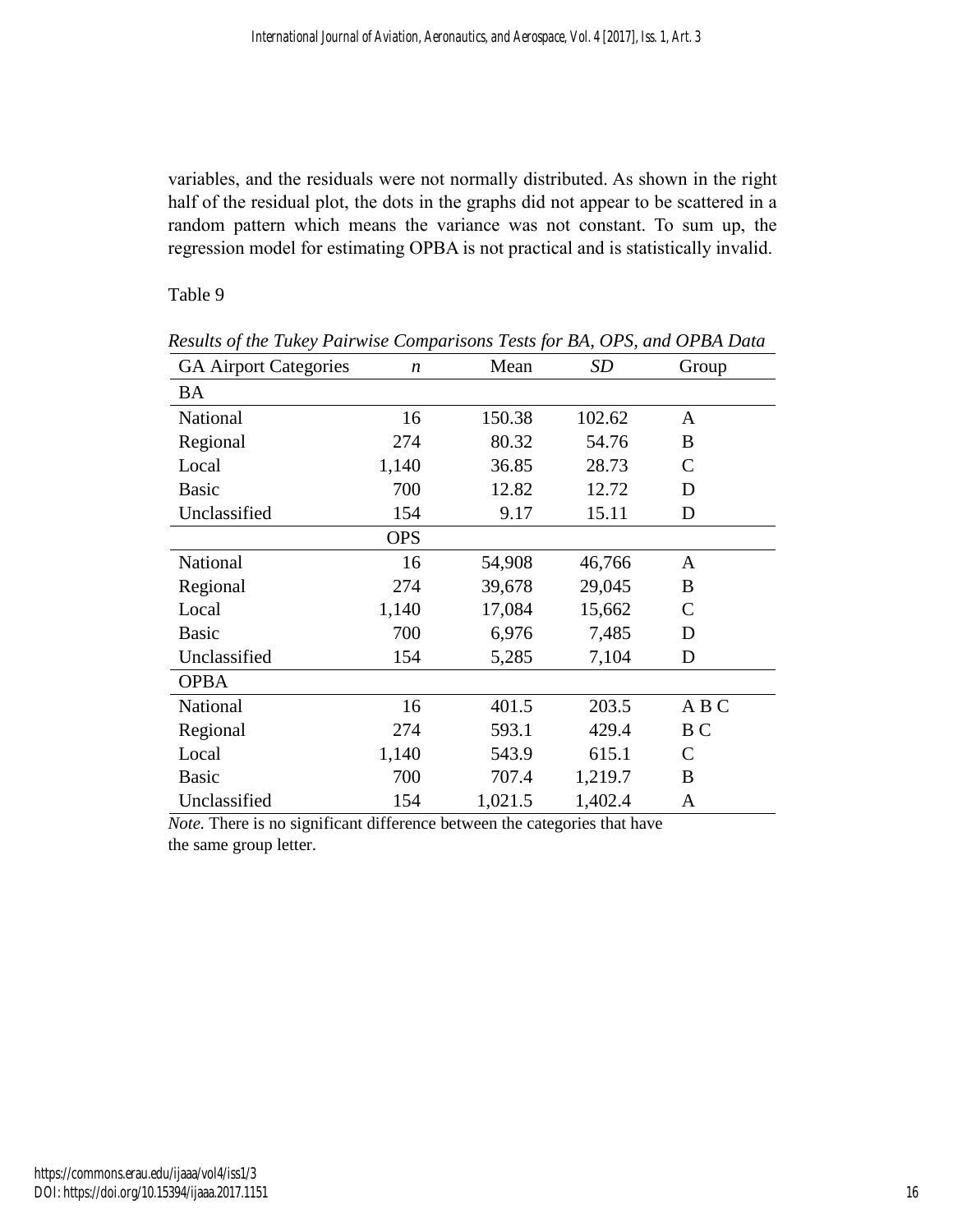

*Figure 1*. Residual plots for regression *Equation 1*.

There is a non-linear relationship between OPBA and BA shown in Figure 1. The researchers transformed data of OPBA and BA into log base 10 of OPBA (Log10\_OPBA) and log base 10 of BA(Log10\_BA) to create a linear relationship between Log10\_OPBA and Log10\_BA. Best Subset Regression analysis was performed to create a regression model for estimating Log10\_OPBA. The explanatory variables used in this regression analysis are Log10 BA, BA\*2, FS Y/N, NFS, TOWDUM, National, Regional, Local, and Basic. After the Best Subsets Regression analysis, a new regression equation was created:

$$
Log10_OPPBA = 3.07 - 0.429Log10_BA + 0.752TOWDUM + 0.0591NFS + 0.148Local + 0.189National + 0.31Regional
$$
 (2)

The regression *Equation* 2 is statistically significant (*p*-value  $\leq 0.001$ ). The  $R^2_{adj}$  is equal to 12.2% which is significantly increased over *Equation 1*, but still very low. In Figure 2, the residual plots for OPBA regression model, are used to examine the underlying statistical assumptions required for the regression. The analysis of the residual plots indicated that the regression satisfied all four assumptions that must be met to use the ANOVA regression. The slight non-linear relationship between the response mean and explanatory variable shown in the normal probability plot of the residuals is acceptable based on the "fat pencil test" heuristic that the points in normal probability plots are normally distributed "when all of the points in normal plot are covered by the imaginary pencil" (Rossi, 2010, p. 127). Although the new regression model for estimating Log10\_OPBA is statistically valid, it is still impractical because of the low  $R^2_{adj}$ . Therefore, while the *NPIAS* categories for Local, National, and Regional contributed to a valid linear regression model, the new model does not explain enough of the variation in Log10\_OPBA to be useful.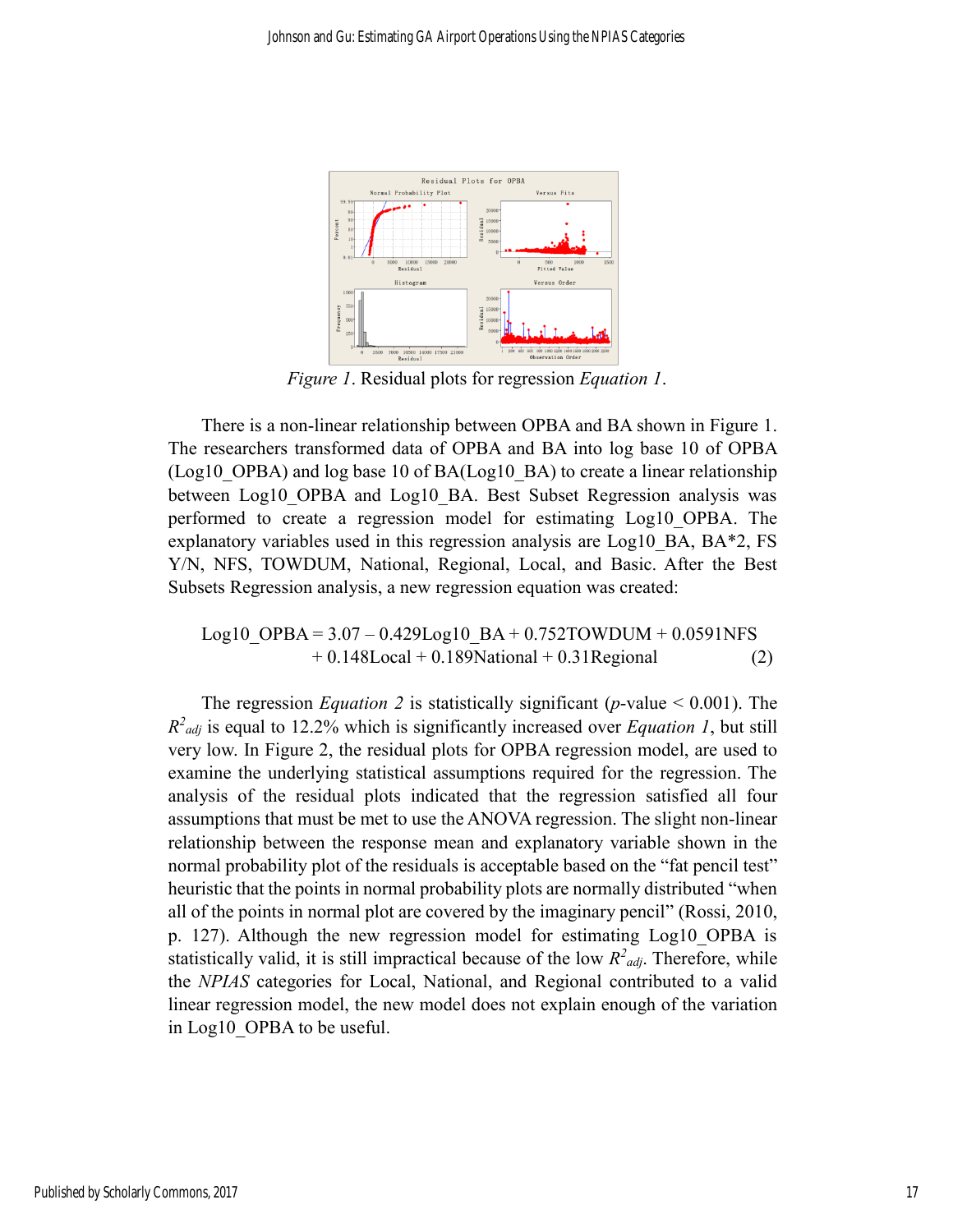

*Figure 2*. Residual plots for regression *Equation 2*.

**RQ3: Are the** *NPIAS* **general aviation airport categories helpful for estimating the OPS of the U.S. GA airports?** To answer this question, a regression model was created by performing Best Subsets Regression analysis where OPS is the response variable and BA, BA\*2, FS Y/N, NFS, TOWDUM, National, Regional, Local, and Basic are explanatory variables. After the Best Subsets analysis, seven explanatory variables (BA, BA\*2, TOWDUM, FS Y/N, NFS, Local, and Regional) were chosen in this regression model. The regression equation is listed *Equation 3.*

$$
OPS = 2842 + 315BA + 0.38BA * 2 + 7875TOWDUM - 6747FS Y/N + 7701NFS + 2454Local + 10197Regional
$$
 (3)

The regression model is statistically significant (*p*-value < 0.001). The  $R^2_{adj}$  is equal to 50.9% that shows a much higher level of explanatory value than *Equation 2*. The residual plots for OPS regression model are shown in Figure 3. The analysis of the residual plots indicates that the regression violated two assumptions that must be met to use ANOVA in regression. As shown in the left half of the residual plot, the mean response did not have a linear relationship with explanatory variables. Second, as shown in the right half of the residual plot, the dots in the graphs did not appear to be scattered in a random pattern which indicates that the variance was not constant. The created regression model for estimating OPS has a considerable explanatory power but is statistically invalid because of the violations of two statistical assumptions required for regression.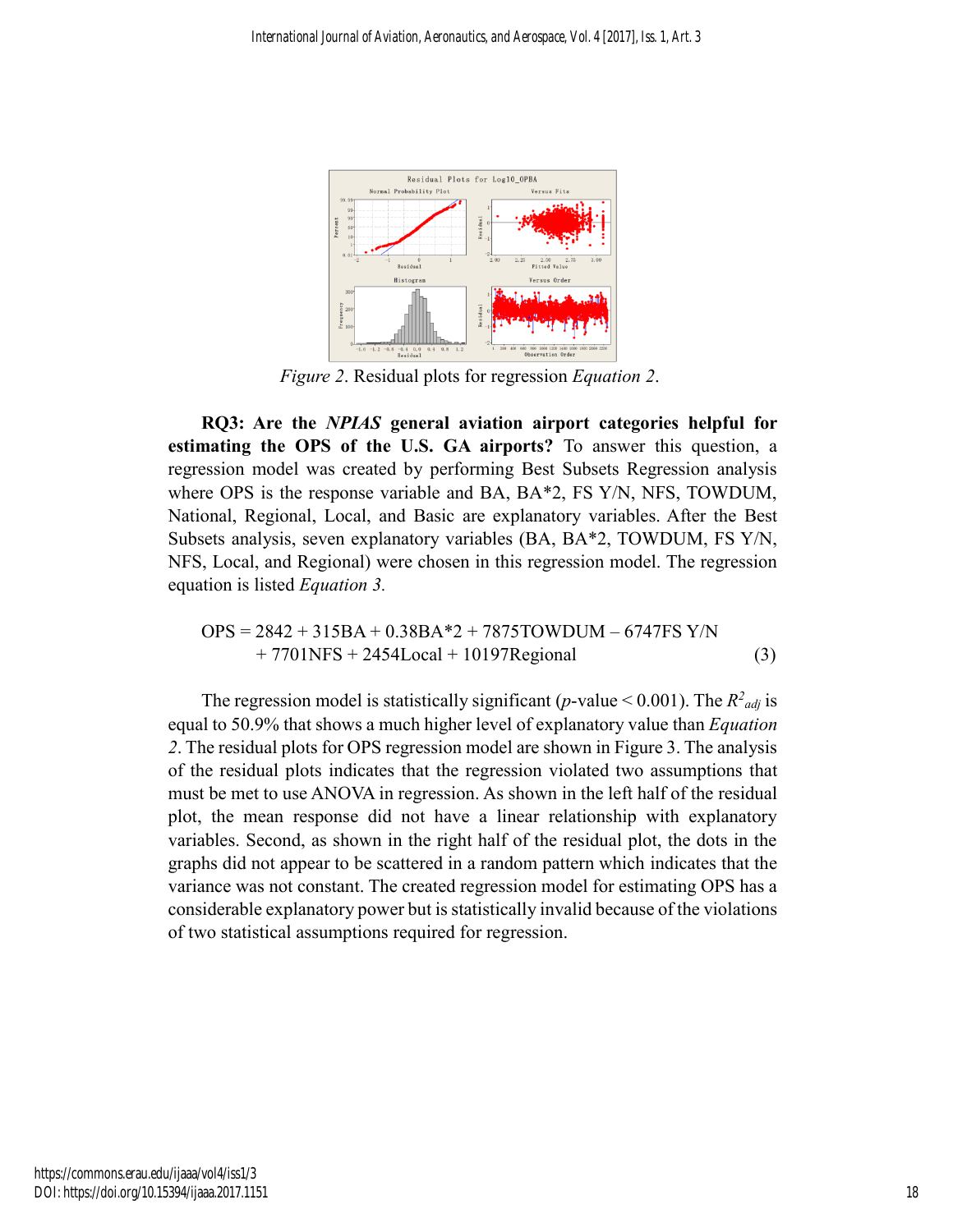

*Figure 3*. Residual plots for regression *Equation 3*.

To address the non-linear relationship between OPBA and BA shown in Figure 3, the researchers transformed data of OPS and BA into log base 10 of OPS (Log10 OPS) and log base 10 of BA (Log10 BA) to create a linear relationship between Log10 OPS and Log10 BA. Best Subset Regression analysis was performed again to create a regression model for estimating Log10\_OPS. The variables used in this regression model analysis were as same as in the last Best Subsets Regression analysis except Log10\_OPS replaced OPS and Log10\_BA replaced BA. The model for Log10\_OPS is:

Log10\_OPS = 
$$
3.07 - 0.571 \text{Log}10_BA + 0.752 \text{TOWD}UM + 0.0591 \text{NFS} + 0.148 \text{Local} + 0.189 \text{National} + 0.31 \text{Regional}
$$
 (4)

The regression model is statistically significant (*p*-value < 0.001). The  $R^2_{adj}$ is 53% which is increased slightly over *Equation 3*. Figure 4, the residual plots for *Equation 4*, are used to examine assumptions required for the regression. The regression appears to satisfy all four assumptions for using regression except for a potential violation of the linear relationship between the response mean and explanatory variable. However, it does pass the "fat pencil test" as a heuristic estimate of normality as described in Rossi (2010). Therefore, the regression model for estimating Log10\_OPS is practical and statistically valid.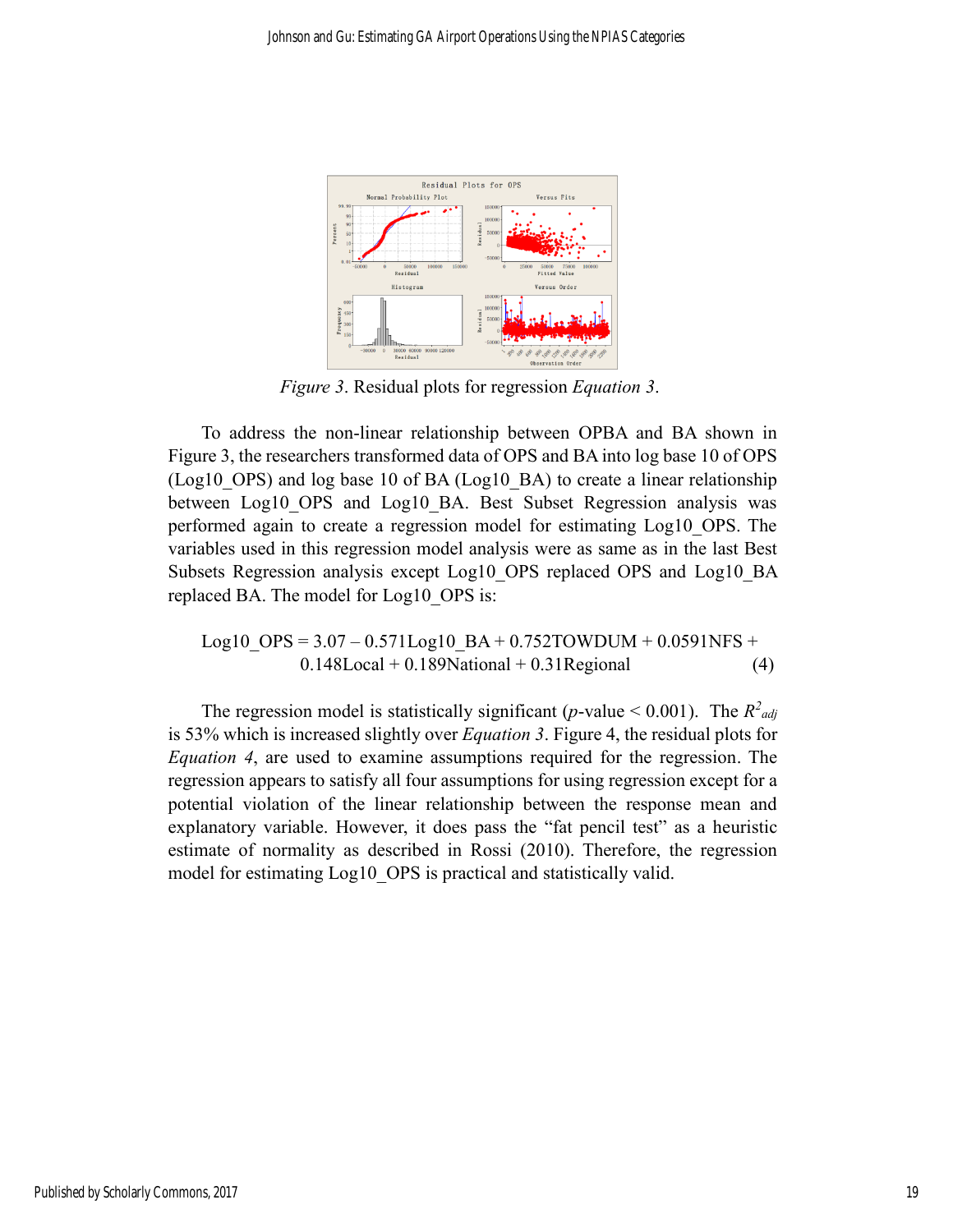

*Figure 4*. Residual plots for regression *Equation 4*.

However, the *p*-value for the variable TOWDUM in *Equation 4* is 0.059. In Best Subsets, the regression equations for the remaining five variables is:

$$
Log10\_OPS = 3.07 - 0.571Log10\_BA + 0.0591NFS + 0.148Local
$$
  
+ 0.189National + 0.31Regional (5)

The regression is significant (*p*-value < 0.001) and the  $R^2_{adj} = 52.9\%$ . The variables in the model are significant (*p*-value < 0.005). Residuals plots are shown in Figure 5 and are similar to Figure 4. Since the *Equation 5* is valid and contains the dummy variable that indicates the *NPIAS* categories, the use of the *NPIAS* categories have been shown to be helpful for estimating the OPS for the U.S. GA airports in this dataset.



*Figure 5*. Residual plots for regression *Equation 5*.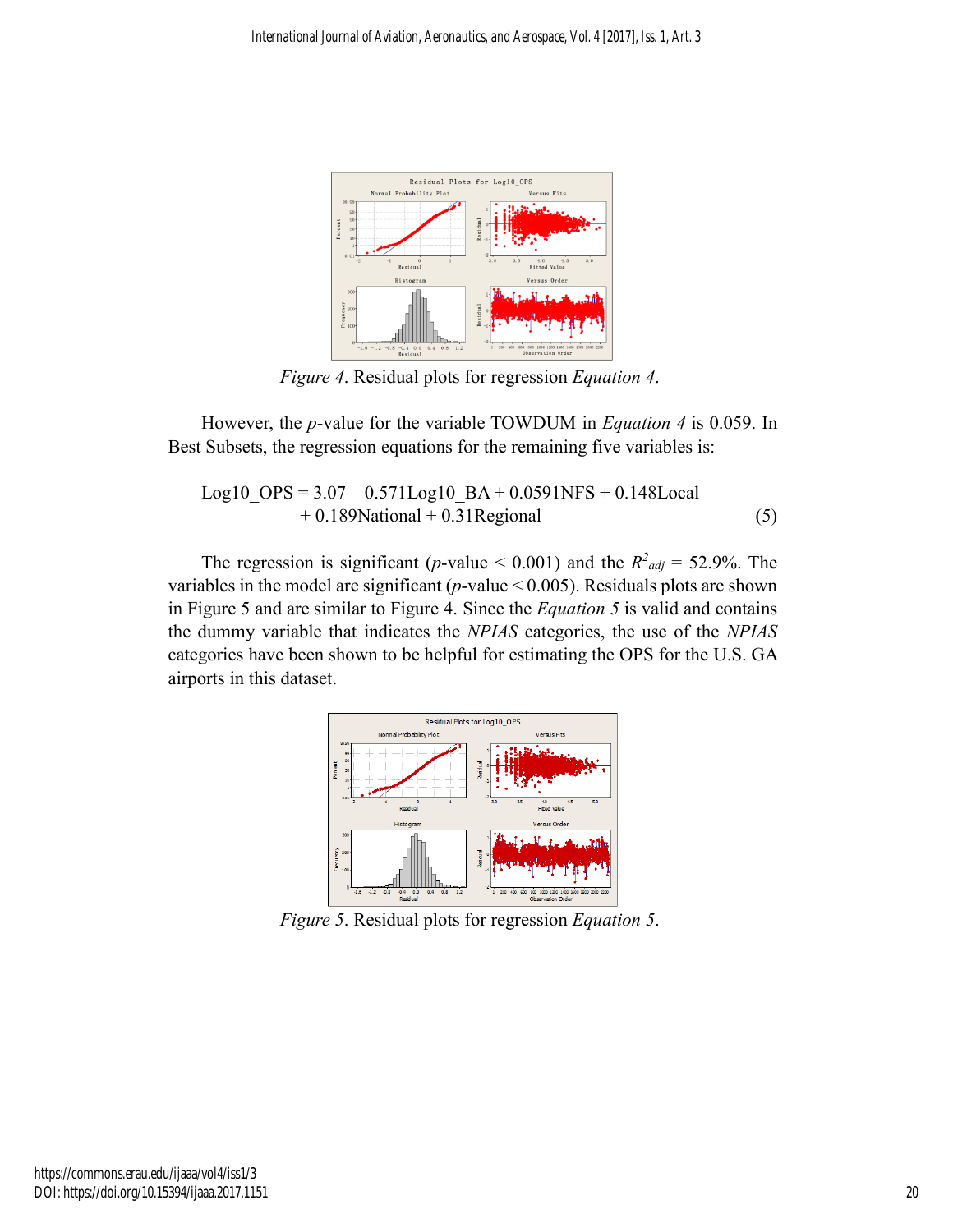#### **Discussion**

The BA and OPS in the *NPIAS* categories are different from each other, with the exclusion of Basic which cannot be distinguished from Unclassified. The OPBA can be distinguished for three of the *NPIAS* categories (Local, Basic and Unclassified), and for the comparison between Unclassified and Regional.

As summarized in Table 10, five equations were developed in this study using *NPIAS* GA airport categories, AOPA flight school data, and FAA Form 5010 airport data. The regression models were selected based on significant statistical regression and a high explanatory value with as few variables as is practical. Each of the five equations contains at least two GA airport categories indicator variables. The *NPIAS* categories were useful in developing statistically significant regression equations. Therefore, the new *NPIAS* categories are helpful for improving GA operations estimate using the Form 5010 data. Of the five equations formulated in this study, *Equation 5* has the highest explanatory value and meets regression assumptions using the fewest variables. *Equation 5* used five variables that can easily be obtained by an airport manager. Also, Table 11 simplifies *Equation 5* to be unique to each *NPIAS* GA airport category where the resulting equation needs only two data easily collected by an airport manager: number of flight schools and the number of based aircraft. While this set of equations does have a lower  $R^2_{adj}$ , it is far simpler when compared to the number and type of variables used by Hoekstra (2000), GRA (2001), and Black and Chimka (2011).

#### **Limitations**

The accuracy of the operation and based aircraft data collected from the FAA Form 5010 is a consideration. The GA operations data published in the Form 5010 were from the FAA database. As mentioned in the introduction, managers of non-towered airports may estimate the operations of the airports based on factors such as their experience or factors. Unfortunately, their estimations have been shown to differ from the actual operations in Muia (2007). Therefore, the regression models created using the operations data of Form 5010 may not present the realistic relationship between the operations and the explanatory variables. However, the TAF data also have issues of accuracy, especially for non-towered airports where the Form 5010 is used in the operations estimates.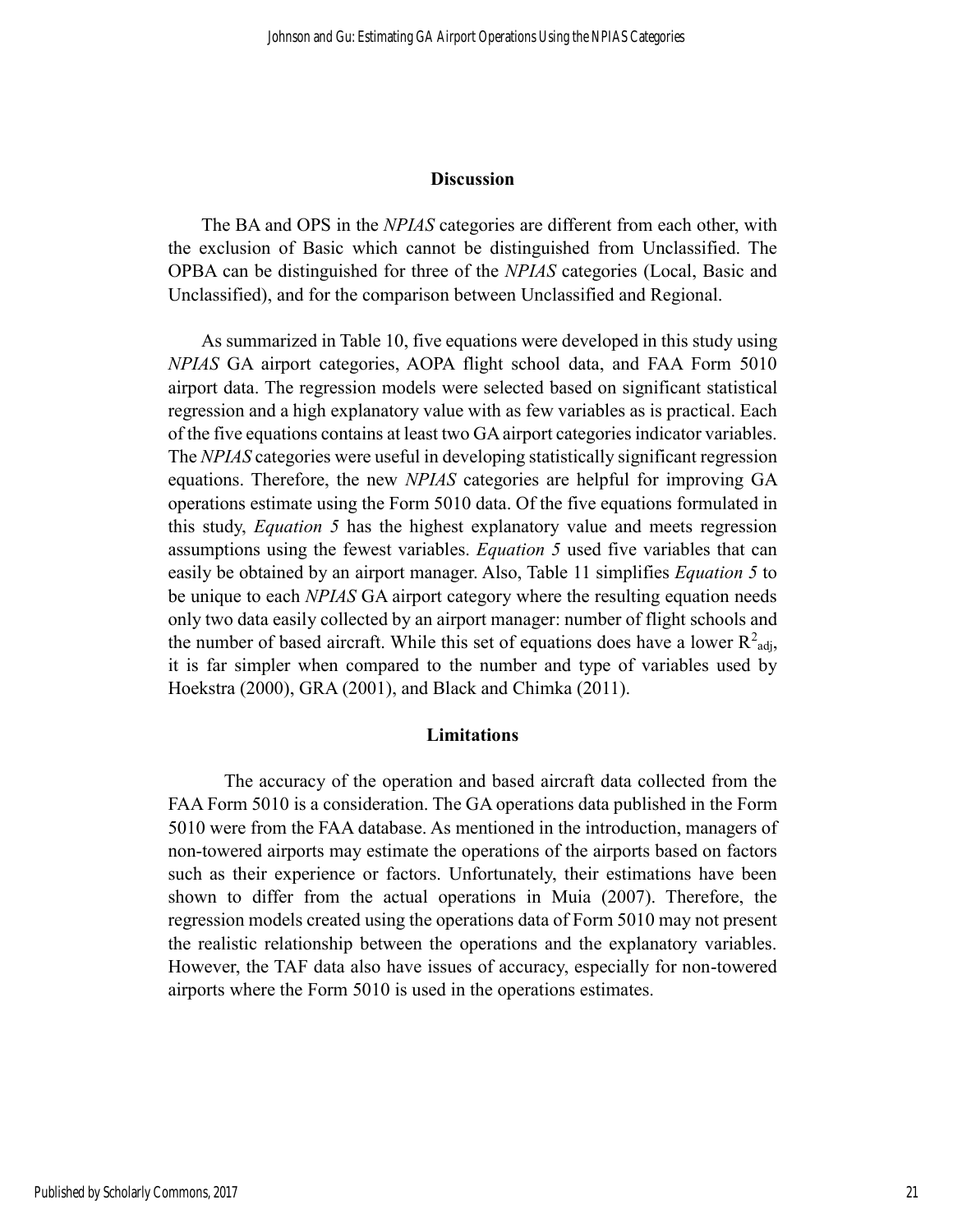Table 10

*Equations for Estimating GA Operations at GA Airports using NPIAS Categories*

| Equation<br>Number | Equations                                                                                                               | $R^2_{adj}$ |
|--------------------|-------------------------------------------------------------------------------------------------------------------------|-------------|
| $*1$               | OPBA = $1100 - 9.94BA + 0.0232BA*2 + 63.8NFS$<br>279Basic - 272Local                                                    | 4.6%        |
| 2                  | Log10 OPBA = $3.07 - 0.429$ Log10 BA +<br>$0.0752TOWDUM + 0.0591NFS + 0.148Local$<br>$+0.189$ National $+0.31$ Regional | $12.2\%$    |
| $*3$               | $OPS = 2842 + 315BA - 0.38BA*2 + 7875TOWDUM -$<br>6747FS $Y/N + 7701NFS + 2454Local +$<br>10197Regional                 | 50.9%       |
| 4                  | Log10 OPS = $3.07 + 0.571$ Log10 BA +<br>$0.0752TOWDUM + 0.0591NFS + 0.148Local$<br>$+0.189$ National $+0.31$ Regional  | 53.0%       |
| 5                  | Log10 OPS = $3.07 - 0.571$ Log10 BA + 0.0591NFS +<br>$0.148$ Local + $0.189$ National + $0.31$ Regional                 | 52.9%       |

Note. \* Models do not meet regression assumptions.

Table 11

*Simplified Equations for GA Operations at GA Airports*

| <b>NPIAS GA</b><br>Categories | Equation 5 simplified for each <i>NPIAS</i> GA airport category |
|-------------------------------|-----------------------------------------------------------------|
| National                      | Log10 OPS = $3.259 - 0.571$ Log10 BA + 0.0591NFS                |
| Regional                      | Log10 OPS = $3.38 - 0.571$ Log10 BA + 0.0591NFS                 |
| Local                         | Log10 OPS = $3.218 - 0.571$ Log10 BA + 0.0591NFS                |
| Basic                         | Log10 OPS = $3.07 - 0.571$ Log10 BA + 0.0591NFS                 |
| Unclassified                  | Log10 OPS = $3.07 - 0.571$ Log10 BA + 0.0591NFS                 |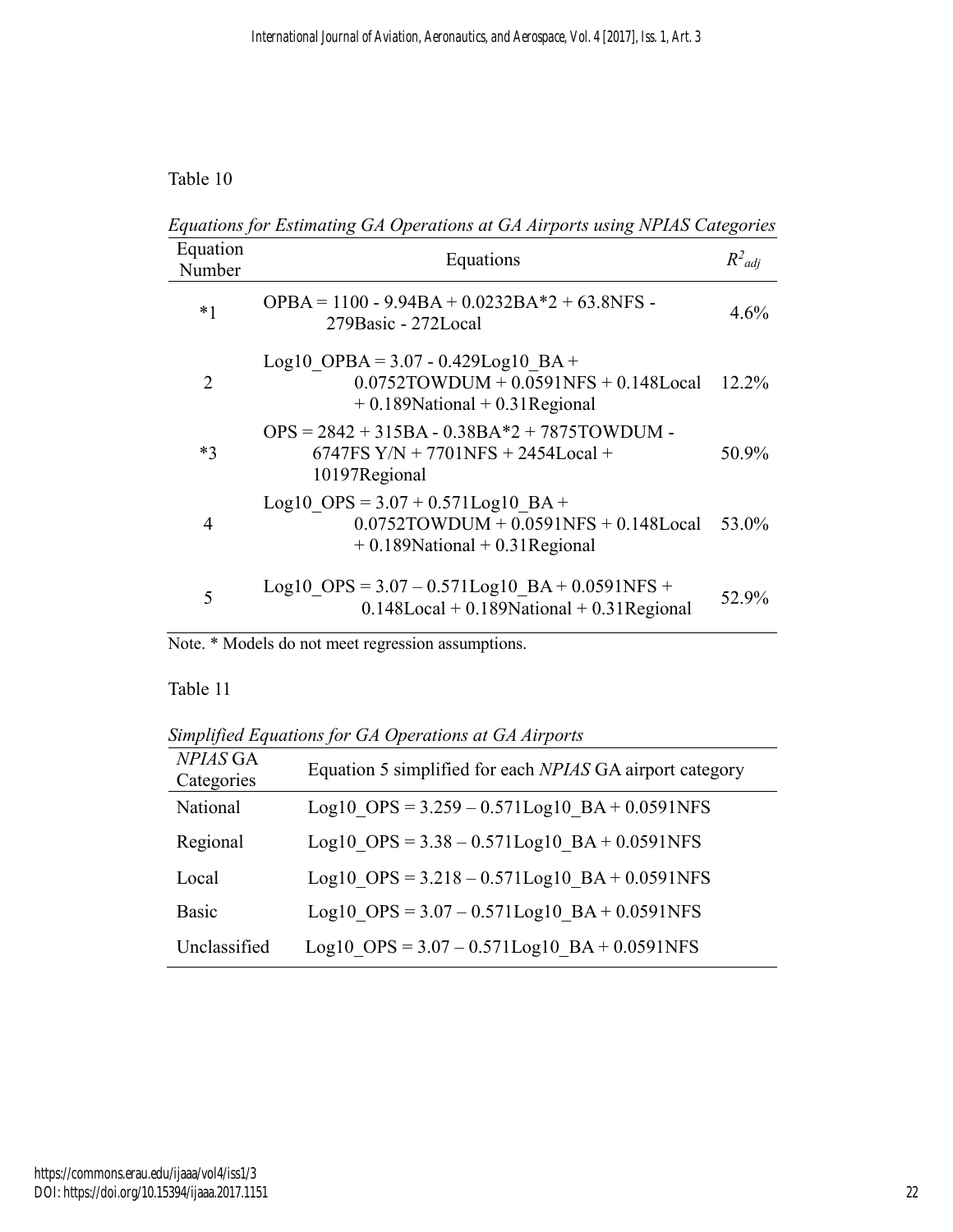## **Conclusion**

According to the analysis, the number of based aircraft and the number of operations are significantly different in the four primary *NPIAS* categories for the general aviation airports; the Unclassified category could not be distinguished from the Basic category. The operations per based aircraft for Local, Basic and Unclassified can be distinguished from each other, and Unclassified and Regional can be distinguished from each other. The *NPIAS* categories for general aviation airports are helpful in estimating GA operations using models for OPBA and OPS, but the models were not statistically valid. Transformations of the BA, OPS, and OPBA using log-based 10 were used in three models. The models using the transformed variables were statistically significant, but only the model for log 10 OPS had high explanatory value. Better regression models may be developed by gaining more accurate data or by understanding and locating any lurking variables that may be contributing to the variance of the residuals. In the aviation industry, the Terminal Area Forecast (TAF) data are believed to be more accurate than the data from Form 5010. However, the TAF data is flawed as well because it too relies on estimates and may use Form 5010 data for non-towered airports. Future research will be a focus on using the operations data for GA airports in the TAF database and for estimates other than OPBA or in addition to OPBA.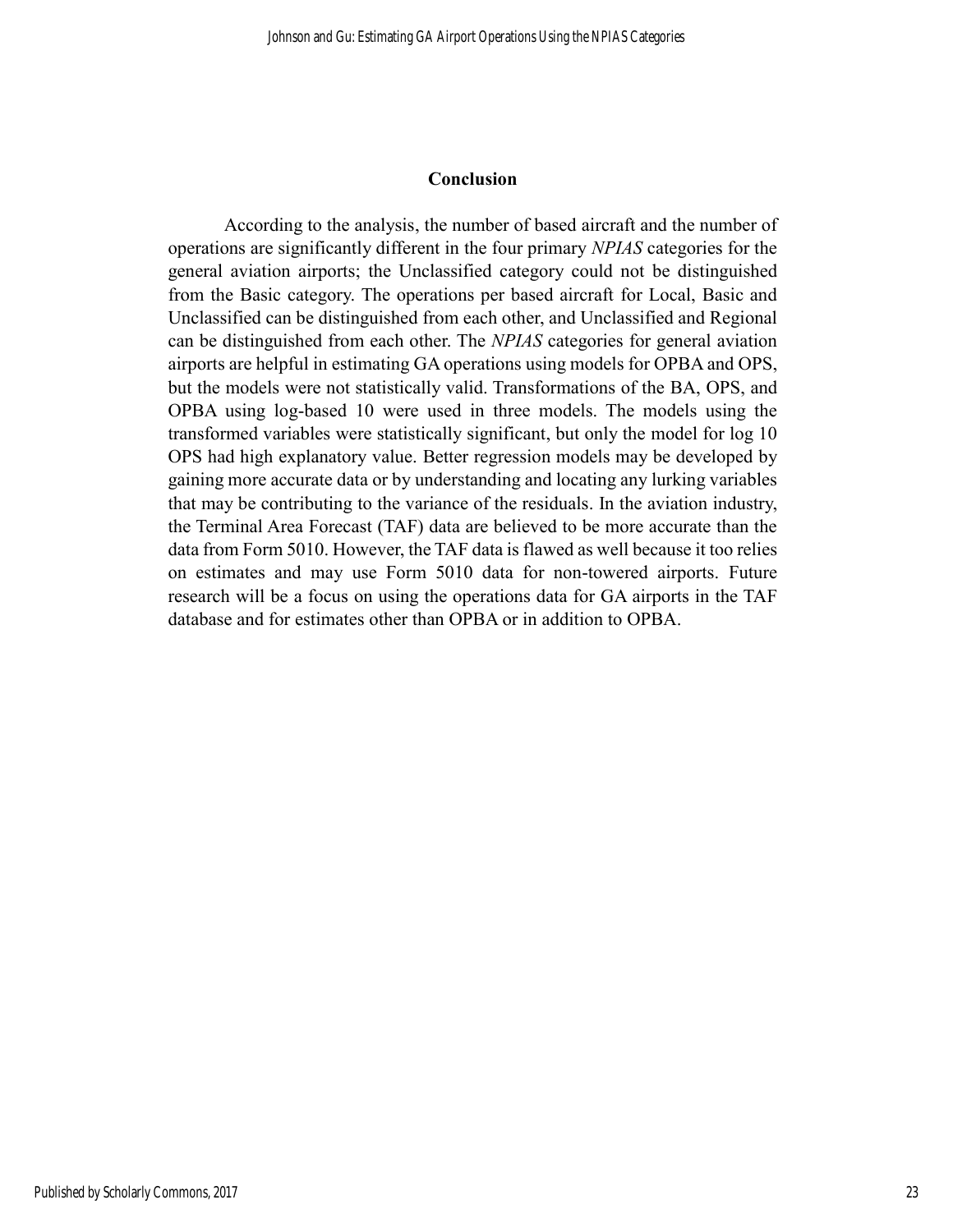# References

- Aircraft Owners and Pilots Association (AOPA). (2016). *Flight school finder*. Retrieved from https://www.aopa.org/learntofly/school/index.cfm
- Black, R. & Chimka, J (2011) Re-estimating and remodeling general aviation operations. *International Journal of Applied Aviation Studies, 11*(1), 47- 56. Retrieved from https://www.academy.jccbi.gov/ama-800/Summer\_2011.pdf
- FAA Modernization and Reform Act, 49 Stat. § 132 (2012). Retrieved from https://www.gpo.gov/fdsys/pkg/PLAW-112publ95/pdf/PLAW-112publ95.pdf
- Federal Aviation Administration. (2000). *Order 5090.3 C, Field formulation of the National Plan of Integrated Airport Systems (NPIAS).* Washington, DC: Federal Aviation Administration. Retrieved from https://www.faa.gov/regulations\_policies/orders\_notices/index.cfm/go/do cument.informtion/documentID/12754
- Federal Aviation Administration. (2012a). *General aviation airports: A national asset (ASSET 1).* Washington, DC: Federal Aviation Administration. Retrieved from http://www.faa.gov/airports/planning\_capacity/ga\_study/media/2012Asse tReport.pdf
- Federal Aviation Administration. (2012b). *2012 ASSET Appendix A - Technical Analyses.* Washington, DC: Federal Aviation Administration. Retrieved from https://www.faa.gov/airports/planning\_capacity/ga\_study/media/2012Ass

Federal Aviation Administration. (2014). *National Plan of Integrated Airport Systems (NPIAS) report.* Washington, DC: Federal Aviation Administration. Retrieved from http://www.faa.gov/airports/planning\_capacity/npias/reports/

etReportAppA.pdf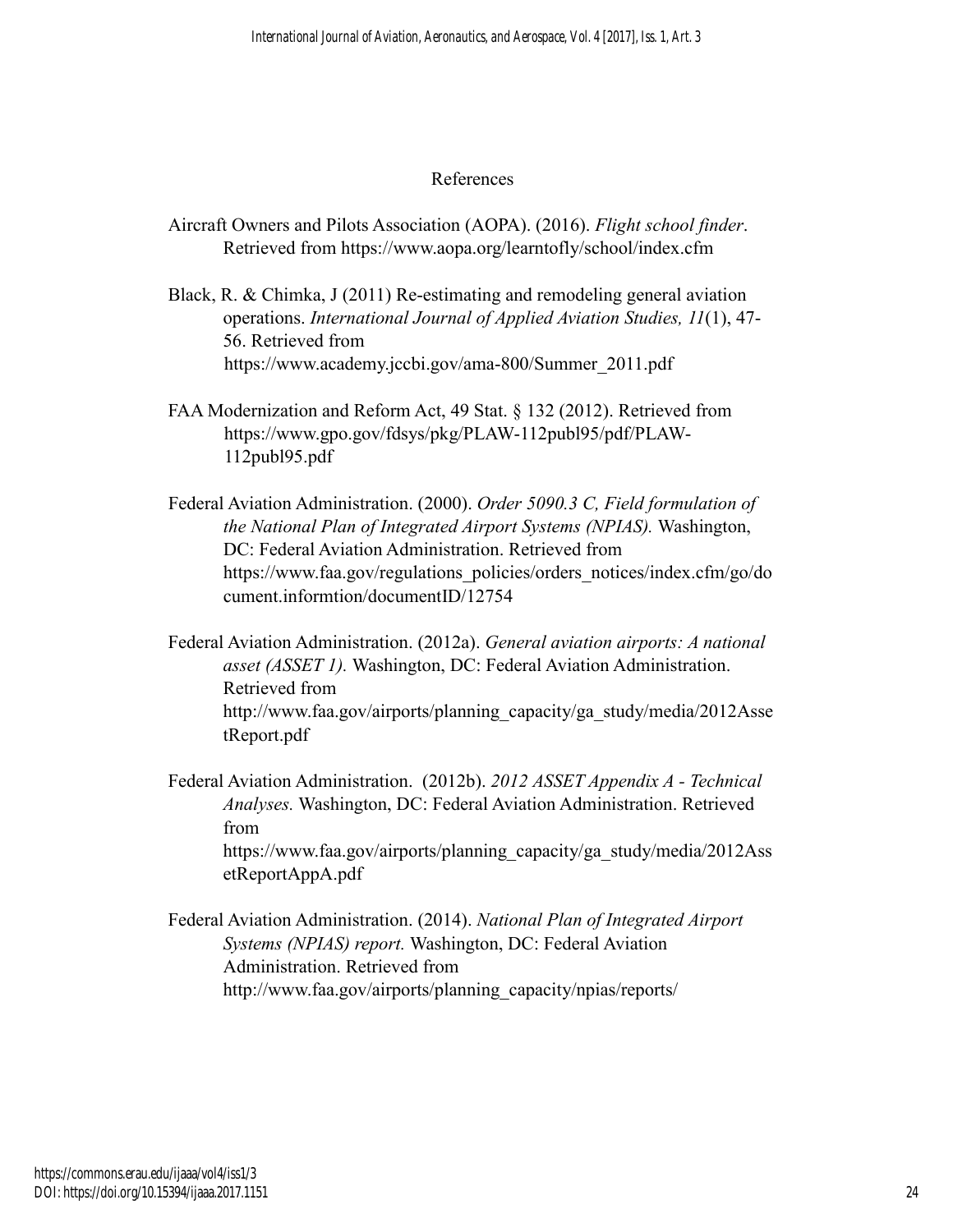- Federal Aviation Administration. (2016). *FAA Form 5010, Airport master record.* Washington, DC: Federal Aviation Administration. Retrieved from http://www.faa.gov/airports/airport\_safety/airportdata\_5010/
- Federal Aviation Administration. (n.d.). *Forecast process for 2015 TAF.* Washington, DC: Federal Aviation Administration. Retrieved from https://www.faa.gov/data\_research/aviation/taf/media/ForecastProcessfor 2015TAF.pdf
- Ford, M., & Shirack, R. (1985). *Statistical sampling of aircraft operations at non-towered airports* (No. FAA-APO-85-7). Washington, DC: Federal Aviation Administration. Retrieved from http://oai.dtic.mil/oai/oai?verb=getRecord&metadataPrefix=html&identif ier=ADA157095
- GRA, Inc. (2001). *Model for estimating general aviation operations at nontowered airports using towered and non-towered airport data.*  Washington, DC: Federal Aviation Administration. Retrieved from http://www.faa.gov/data\_research/aviation\_data\_statistics/general\_aviatio n/media/gamodel3f.doc
- Hoekstra, M. (2000). *Model for estimating general aviation operations at nontowered airports.* Washington, DC: Federal Aviation Administration, Office of Aviation Policy and Plans.
- Li, T., & Trani, A. A. (2014). A model to forecast airport-level general aviation demand. *Journal of Air Transport Management*. *40*, 192-206. Retrieved from http://www.sciencedirect.com/science/article/pii/S0969699714000957

Moore, D. S. (2000). *The basic practice of statistics.* New York: WH Freeman.

Muia, M. J. (2007). Counting aircraft operations at non-towered airports. *ACRP Synthesis of Airport Practice, 4*. Retrieved from http://www.trb.org/Publications/Blurbs/157794.aspx